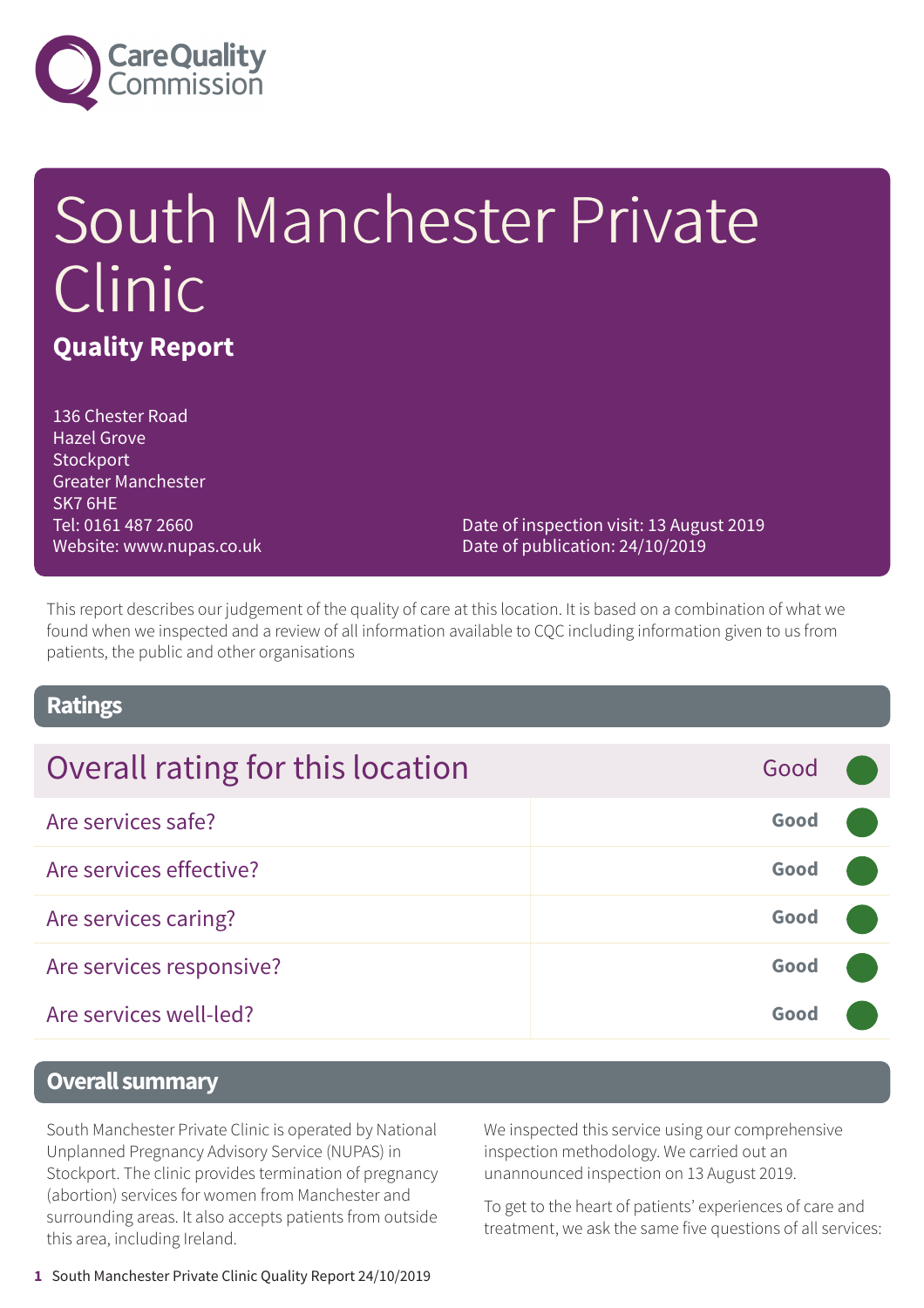# Summary of findings

are they safe, effective, caring, responsive to people's needs, and well-led? Where we have a legal duty to do so we rate services' performance against each key question as outstanding, good, requires improvement or inadequate.

Throughout the inspection, we took account of what people told us and how the provider understood and complied with the Mental Capacity Act 2005.

The main service provided by this clinic was termination of pregnancy services.

Following this inspection, we told the provider that it should make improvements, even though a regulation had not been breached, to help the service improve. Details are at the end of the report.

Ann Ford

Deputy Chief Inspector of Hospitals (North West)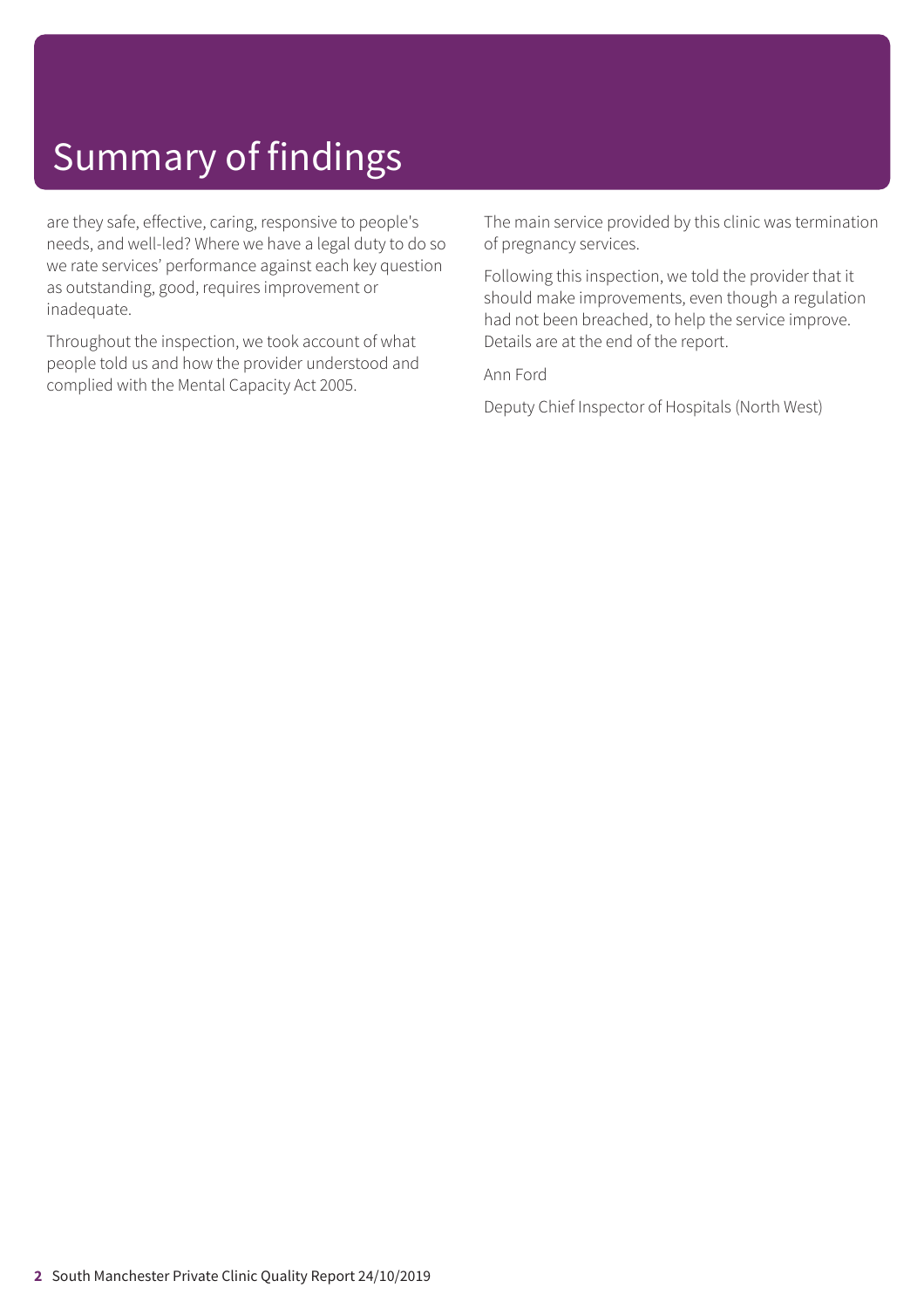# Summary of findings

### **Ourjudgementsabouteachofthemainservices**

| <b>Service</b>                     |      | <b>Rating Summary of each main service</b>                                                        |
|------------------------------------|------|---------------------------------------------------------------------------------------------------|
| <b>Termination</b><br>of pregnancy | Good | We rated this service as good because it was safe,<br>effective, caring, responsive and well-led. |

**3** South Manchester Private Clinic Quality Report 24/10/2019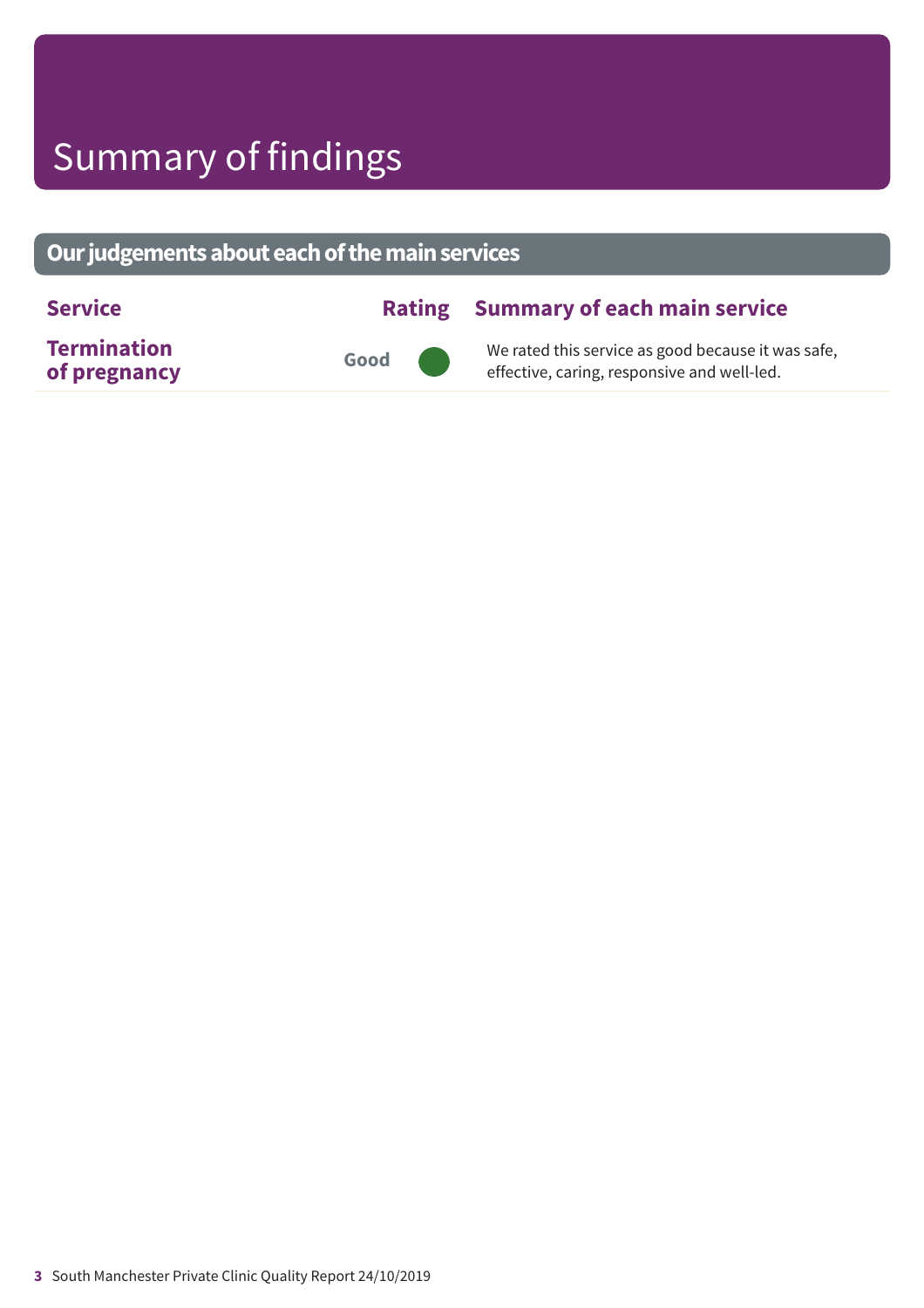# Summary of findings

### **Contents**

| Summary of this inspection                                 | Page           |
|------------------------------------------------------------|----------------|
| Background to South Manchester Private Clinic              | 6              |
| Our inspection team                                        | 6              |
| Information about South Manchester Private Clinic          | $\overline{7}$ |
| The five questions we ask about services and what we found | 8              |
| Detailed findings from this inspection                     |                |
| Overview of ratings                                        | 11             |
| Outstanding practice                                       | 29             |
| Areas for improvement                                      | 29             |
|                                                            |                |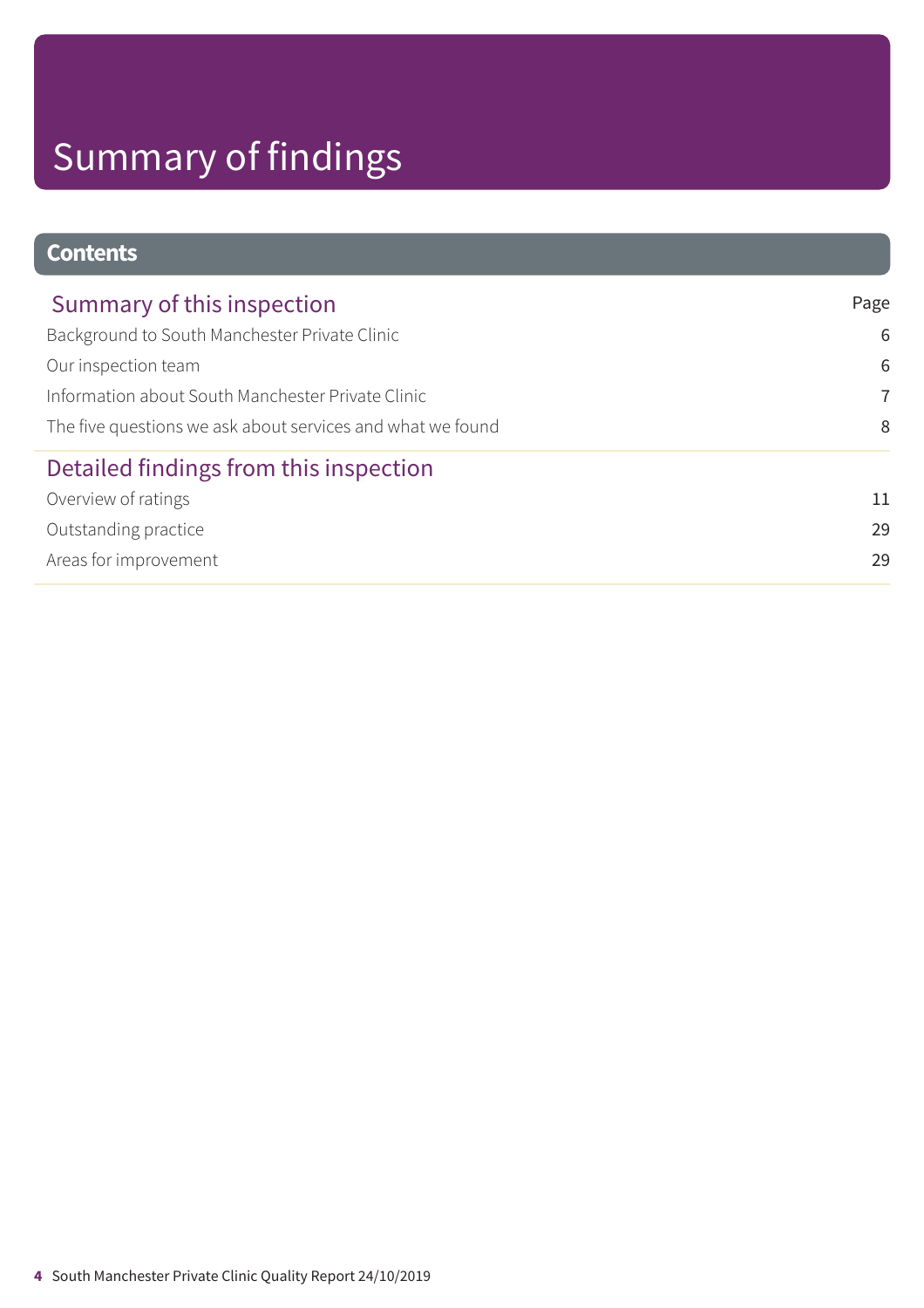

**Good –––**

# Location name here

**Services we looked at** Termination of pregnancy;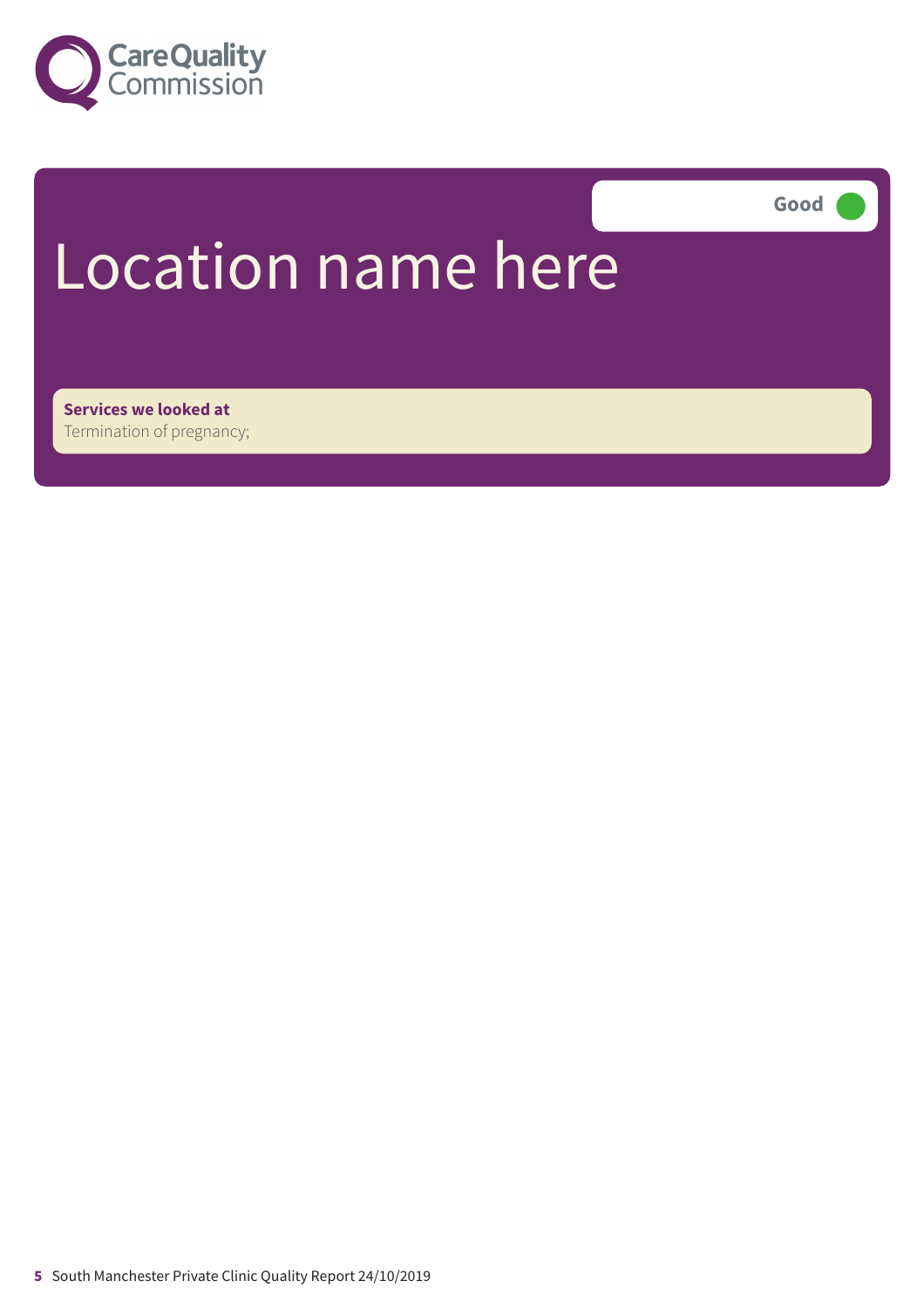### **Background to South Manchester Private Clinic**

South Manchester Private Clinic is operated by National Unplanned Pregnancy Advisory Service (NUPAS) in Stockport. South Manchester Private Clinic (SMPC) began operating as a termination of pregnancy service in 1978 and has been operational for over 40 years.

The clinic provides termination of pregnancy services for women from Manchester and surrounding areas. It also accepts patients from outside this area, including Ireland.

The National Unplanned Pregnancy Advisory Service (NUPAS SMPC) is commissioned by the NHS to provide free abortion counselling, treatments, pregnancy testing, sexually transmitted infection screening (STI) and contraception. The service also treats privately funded patients who are out of their contractual area.

The treatment options offered by the centre are:

The service provides surgical termination of pregnancy up to 20 weeks gestation, early medical abortion, up to nine weeks and six days gestation and medical termination of pregnancy. Surgical termination is carried out under general anaesthetic, by vacuum aspiration, dilation and evacuation or with no anaesthesia up to 10 weeks according to the patient's choice and needs.

Contraception to patients who undertake a termination of pregnancy

Sexually transmitted infection screening for patients aged 25 and under.

The service does not currently offer home abortions and does not carry out abortions after 20 weeks gestation. The service ceased to offer vasectomies in January 2019.

All patients are treated as day cases with no overnight beds. If a patient required an overnight stay for any reason, they would be transferred to the local NHS hospital with which the service has a service level agreement.

The service is registered with the Care Quality Commission to carry out the following regulated activities:

Diagnostic and screening procedures

Family planning

Surgical procedures

Termination of pregnancies

Transport services, triage and medical advice provided remotely

Treatment of disease, disorder or injury

At the time of the inspection, a new manager had been in post for nine months and was registered with the CQC in July 2019. The former registered manager continued to work for the organisation in a different role.

Following the inspection in February 2016 there were two compliance actions/requirement notices associated with this service. We reviewed these during this inspection and these have now been met.

### **Our inspection team**

The team that inspected the service comprised of a CQC lead inspector and one other CQC inspector.The inspection team was overseen by Judith Connor, Head of Hospital Inspection.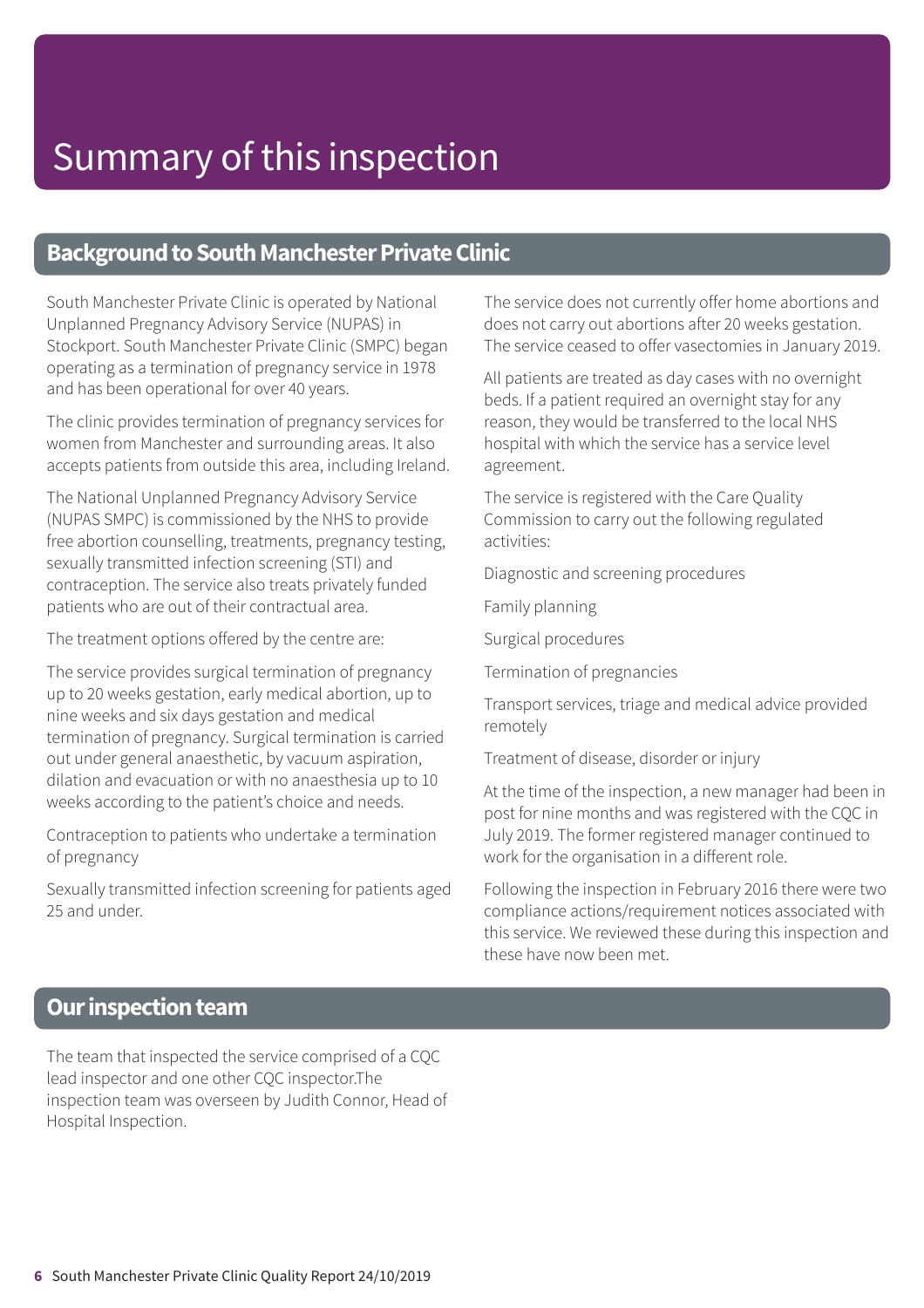### **Information about South Manchester Private Clinic**

The clinic has seven consulting rooms, three screening rooms and one treatment room. South Manchester Private Clinic uses reclining chairs rather than beds and they currently have 26 reclining day care chairs.

During the inspection, we visited all areas of the clinic including the treatment rooms and recovery areas. We spoke with eight staff including registered nurses and midwives, health care assistants, reception staff, medical staff, operating department practitioners, and senior managers. We spoke with four patients and one relative. During our inspection, we reviewed twelve sets of patient records.

There were no special reviews or investigations of the clinic ongoing by the CQC at any time during the 12 months before this inspection. The service had been inspected three times, and the most recent inspection took place in February 2016. At that time, we did not have a legal duty to rate this type of service or the regulated activities which it provided.

Activity (May 2018 to April 2019)

- In the reporting period May 2018 to April 2019 the service carried out 1,112 early medical abortions.
- In the reporting period May 2018 to April 2019 the service carried out 3,056 surgical abortions under conscious sedation or general anaesthesia.
- The service does not carry out surgical abortions after 20 weeks gestation.
- The service provided treatment to nine children between 13 and 15 years old between May 2018 and April 2019.

The service employed no medical doctors, they had four doctors who consented to treatments and worked on a

self-employed basis. In addition, five anaesthetists and three surgeons worked at the hospital under practising privileges. The service employed 11 registered nurses, six health care assistants and 17 administrative staff.

The accountable officer for controlled drugs (CDs) was the clinical services manager.

Track record on safety

- There were no reported never events between May 2018 and April 2019
- There were no reported serious incidents requiring investigation between May 2018 and April 2019
- The service transferred one patient to another health care provider between May 2018 and April 2019
- The service received seven complaints between May 2018 and April 2019
- There were no incidences of hospital acquired Methicillin-resistant Staphylococcus aureus (MRSA)
- There were no incidences of hospital acquired Methicillin-sensitive staphylococcus aureus (MSSA)
- There were no incidences of hospital acquired Clostridium difficile (c.diff)

The service did not provide any services accredited by a national body.

### **Services provided at the hospital under service level agreement:**

- Clinical and or non-clinical waste removal
- Interpreting services
- Laundry
- Maintenance of medical equipment
- Some of the mandatory training modules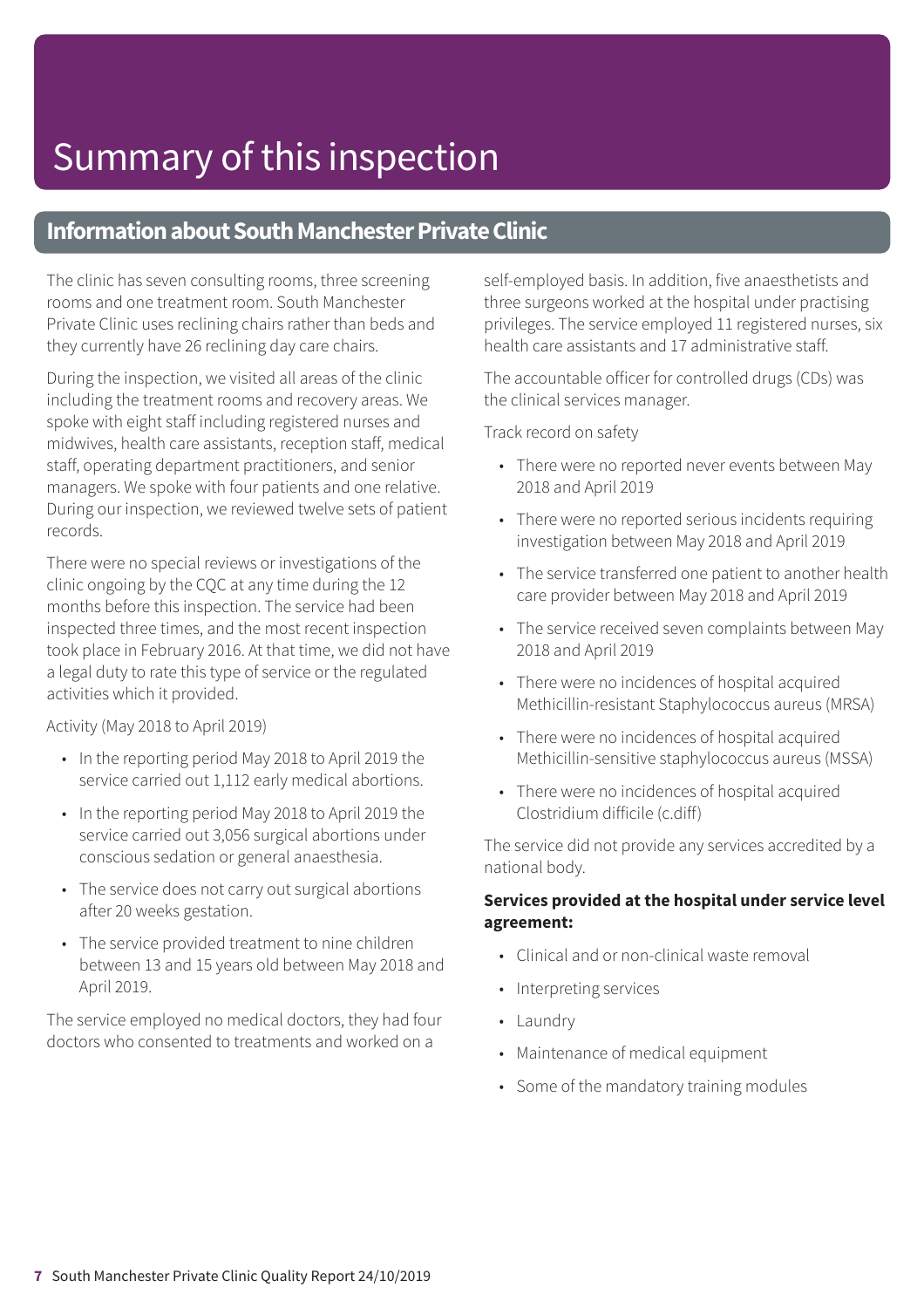### **The five questions we ask about services and what we found**

We always ask the following five questions of services.

### **Are services safe?**

We did not previously rate this service. We rated it as **Good** because:

- The service provided mandatory training in key skills to all staff and made sure everyone completed it.
- Staff understood how to protect patients from abuse and the service worked well with other agencies to do so. Staff had training on how to recognise and report abuse, and they knew how to apply it.
- The service controlled infection risk well. Staff used equipment and control measures to protect patients, themselves and others from infection. They kept equipment and the premises visibly clean.
- The design, maintenance and use of facilities, premises and equipment kept people safe. Staff were trained to use them. Staff managed clinical waste well.
- Staff completed and updated risk assessments for each patient and removed or minimised risks. Staff identified and quickly acted upon patients at risk of deterioration.
- The service had enough staff with the right qualifications, skills, training and experience to keep patients safe from avoidable harm and to provide the right care and treatment. Managers regularly reviewed and adjusted staffing levels and skill mix, and gave bank, agency and locum staff a full induction.

However, we also found the following issue that the service provider needs to improve:

• The provider should ensure that medical gases within the clinic were stored securely.

### **Are services effective?**

We did not previously rate this service. We rated it as **Good** because:

- The service provided care and treatment based on national guidance and evidence-based practice. Managers checked to make sure staff followed guidance.
- Staff assessed and monitored patients regularly to see if they were in pain and gave pain relief in a timely way.
- Staff monitored the effectiveness of care and treatment. They used the findings to make improvements and achieved good outcomes for patients.

**Good –––**

**Good –––**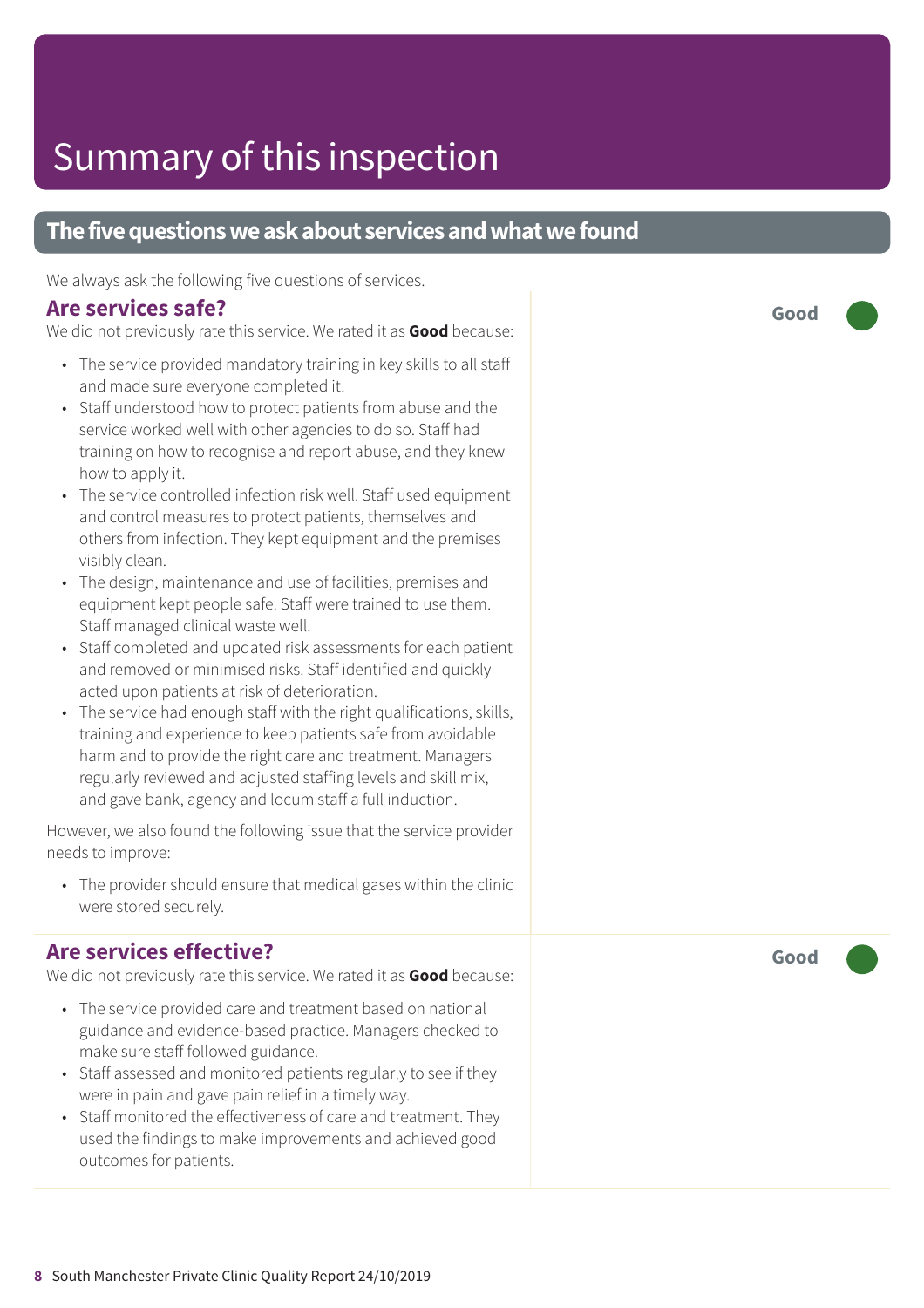- The service made sure staff were competent for their roles. Managers appraised staff's work performance and held supervision meetings with them to provide support and development.
- Doctors, nurses and other healthcare professionals worked together as a team to benefit patients. They supported each other to provide good care.
- Key services were available seven days a week to support timely patient care.
- Staff gave patients practical support and advice to lead healthier lives.
- Staff supported patients to make informed decisions about their care and treatment. They followed national guidance to gain patients' consent. They knew how to support patients who lacked capacity to make their own decisions or were experiencing mental ill health.
- Staff had access to up-to-date, accurate and comprehensive information on patients' care and treatment. All staff had access to an electronic records system that they could all update.

### **Are services caring?**

We did not previously rate this service. We rated it as **Good** because:

- Staff treated patients with compassion and kindness, respected their privacy and dignity, and took account of their individual needs.
- Staff provided emotional support to patients, families and carers to minimise their distress. They understood patients' personal, cultural and religious needs.
- Staff supported and involved patients, families and carers to understand their condition and make decisions about their care and treatment.

### **Are services responsive?**

We did not previously rate this service. We rated it as **Good** because:

- Staff treated patients with compassion and kindness, respected their privacy and dignity, and took account of their individual needs.
- Staff provided emotional support to patients, families and carers to minimise their distress. They understood patients' personal, cultural and religious needs.
- Staff supported and involved patients, families and carers to understand their condition and make decisions about their care and treatment.

**Good –––**

**Good –––**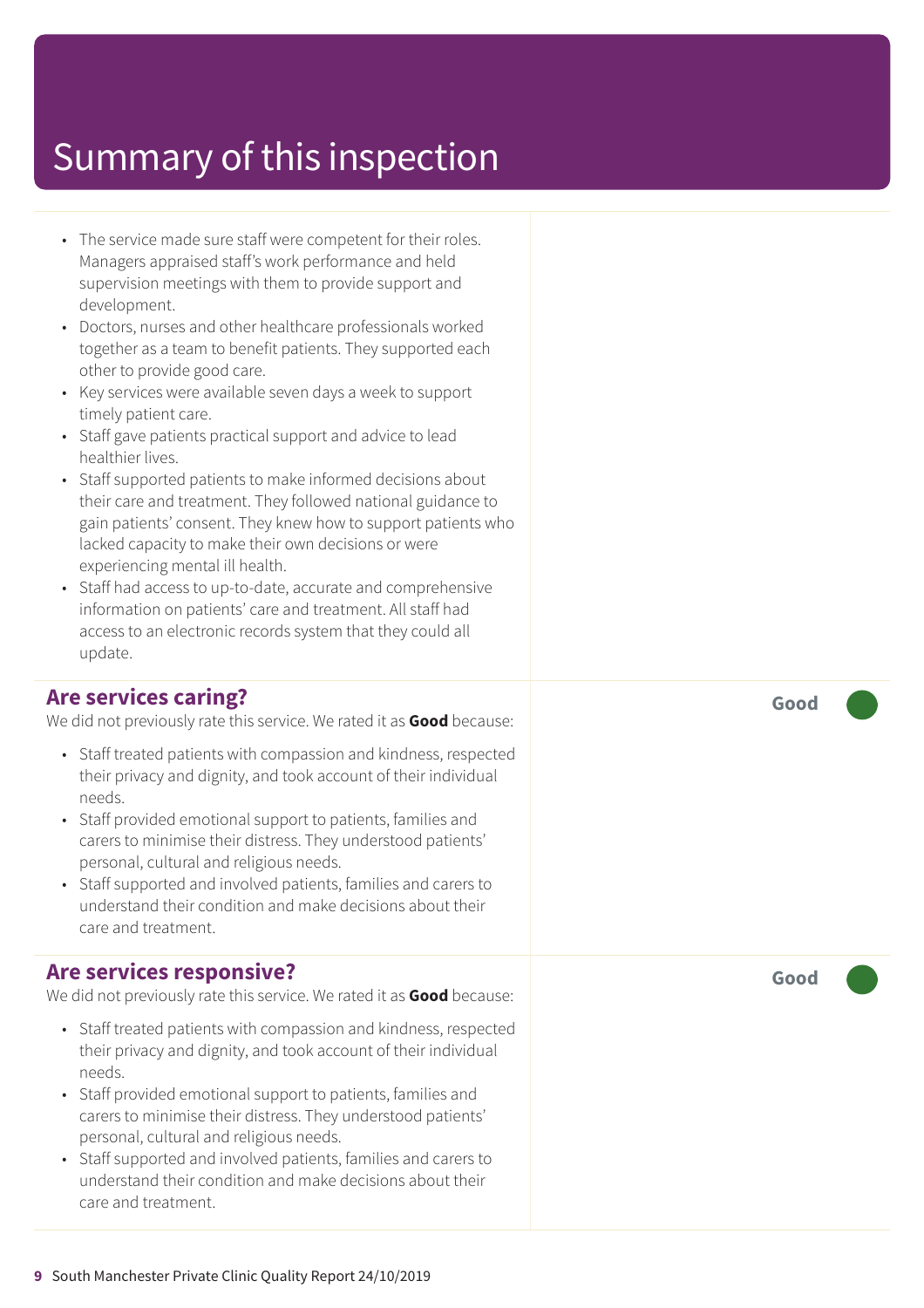### **Are services well-led?**

We did not previously rate this service. We rated it as **Good** because:

- Leaders had the skills and abilities to run the service. They understood and managed the priorities and issues the service faced. They were visible and approachable in the service for patients and staff. They supported staff to develop their skills and take on more senior roles.
- The service had a vision for what it wanted to achieve and a strategy to turn it into action, developed with all relevant stakeholders. The vision and strategy were focused on sustainability of services and aligned to local plans within the wider health economy. Leaders and staff understood and knew how to apply them and monitor progress.
- Staff felt respected, supported and valued. They were focused on the needs of patients receiving care. The service promoted equality and diversity in daily work and provided opportunities for career development. The service had an open culture where patients, their families and staff could raise concerns without fear.
- Leaders operated effective governance processes, throughout the service and with partner organisations. Staff at all levels were clear about their roles and accountabilities and had regular opportunities to meet, discuss and learn from the performance of the service.
- Leaders and teams used systems to manage performance effectively. They identified and escalated relevant risks and issues and identified actions to reduce their impact. They had plans to cope with unexpected events. Staff contributed to decision-making to help avoid financial pressures compromising the quality of care.
- The service collected reliable data and analysed it. Staff could find the data they needed, in easily accessible formats, to understand performance, make decisions and improvements. The information systems were integrated and secure. Data or notifications were consistently submitted to external organisations as required.
- Leaders and staff actively and openly engaged with patients, staff, equality groups, the public and local organisations to plan and manage services. They collaborated with partner organisations to help improve services for patients.
- All staff were committed to continually learning and improving services. They had a good understanding of quality improvement methods and the skills to use them. Leaders encouraged innovation and participation in research.

**Good –––**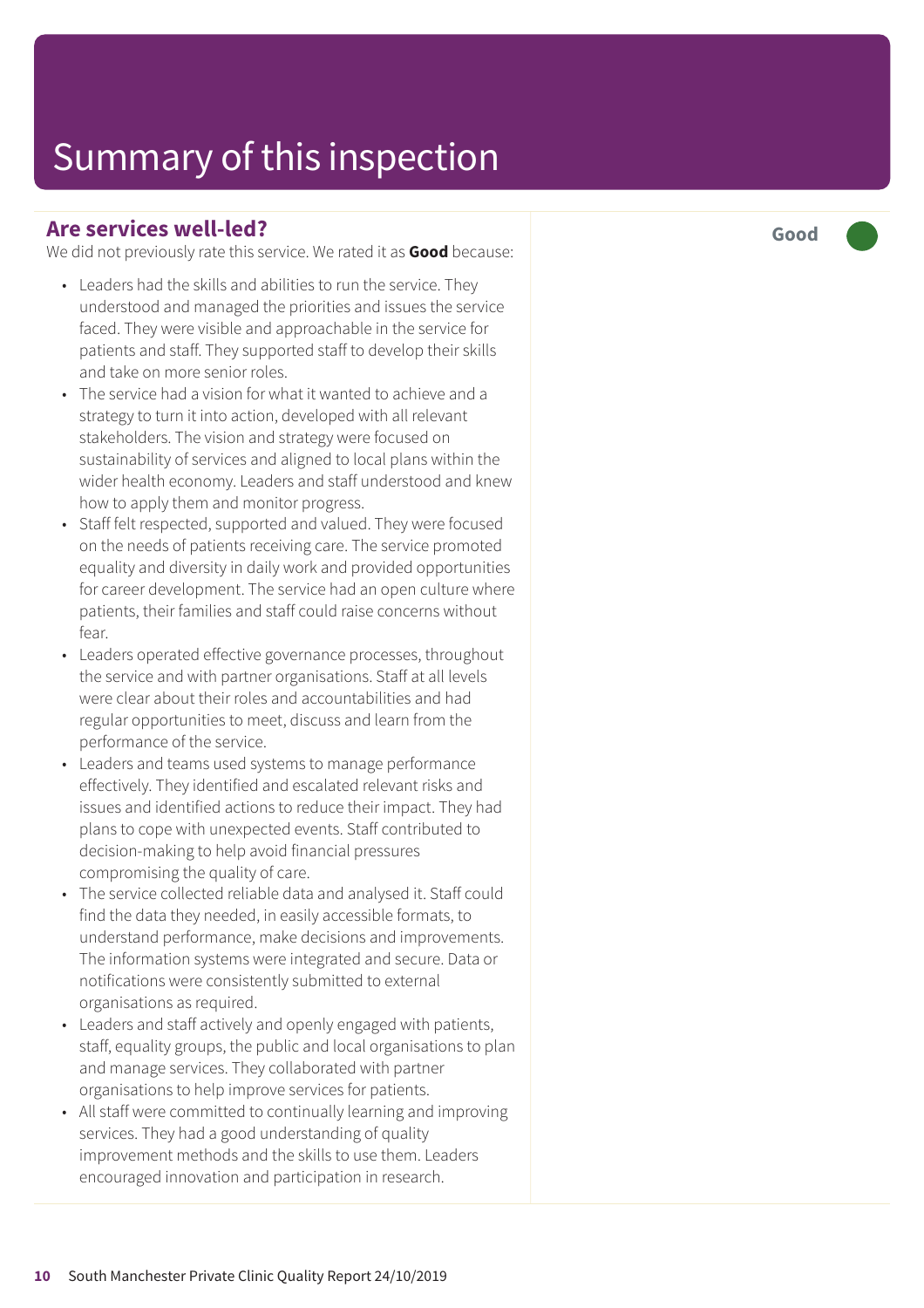# Detailed findings from this inspection

### **Overview of ratings**

Our ratings for this location are:

|                                    | Safe | <b>Effective</b> | Caring | Responsive | Well-led | <b>Overall</b> |
|------------------------------------|------|------------------|--------|------------|----------|----------------|
| <b>Termination of</b><br>pregnancy | Good | Good             | Good   | Good       | Good     | Good           |
| <b>Overall</b>                     | Good | Good             | Good   | Good       | Good     | Good           |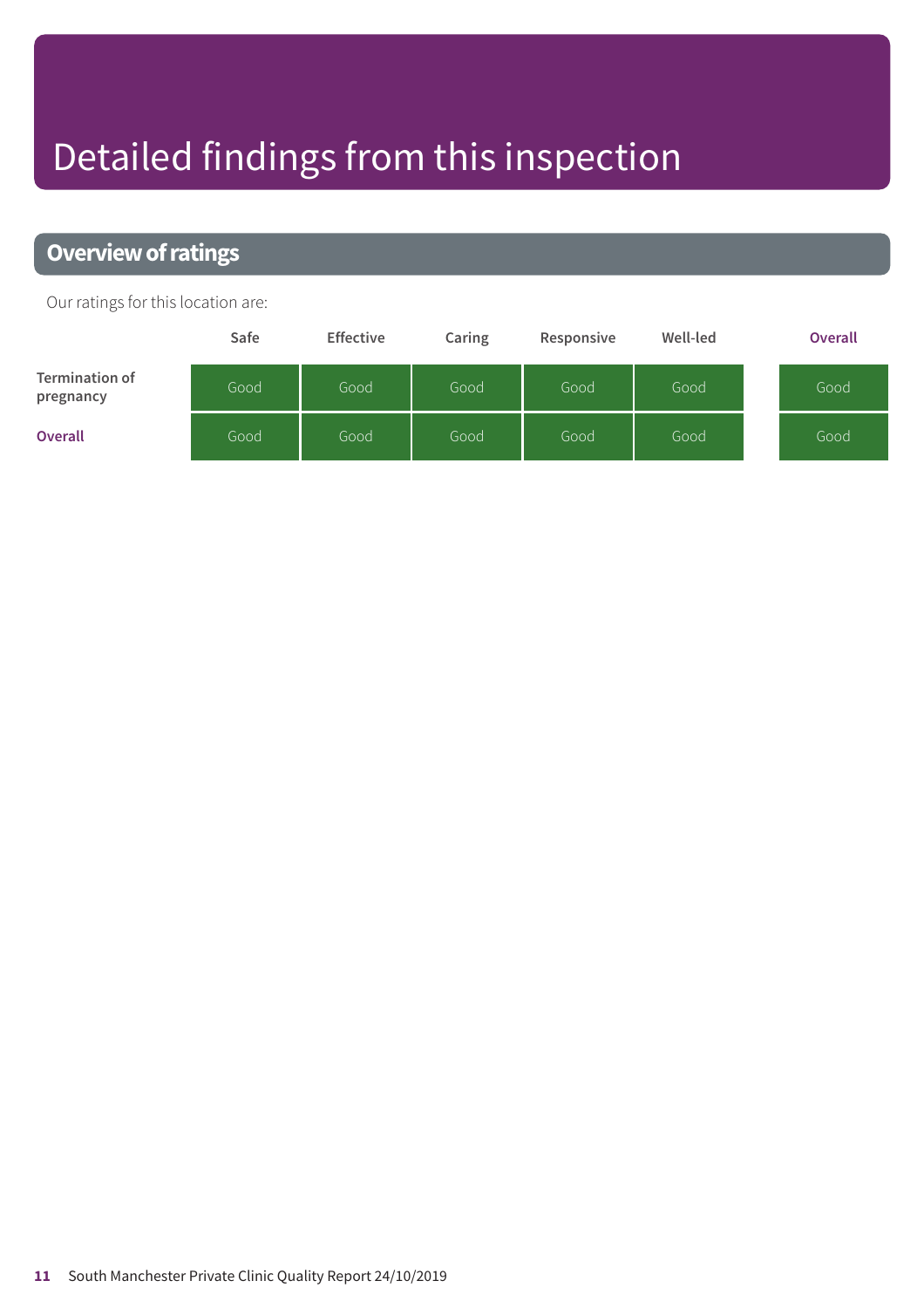| Safe             | Good |  |
|------------------|------|--|
| <b>Effective</b> | Good |  |
| Caring           | Good |  |
| Responsive       | Good |  |
| <b>Well-led</b>  | Good |  |



We did not previously rate safe. We rated it as **good.**

### **Mandatory training**

### **The service provided mandatory training in key skills including the highest level of life support training to all staff and made sure everyone completed it.**

- Staff told us mandatory training was comprehensive and was essential to their role. Staff demonstrated a good knowledge of mandatory training, for example in safeguarding, fire safety and infection prevention and control and information governance. Staff said they were well supported and given protected time to complete training.
- Managers monitored mandatory training monthly and alerted staff when they needed to update their training.
- The service maintained a training matrix to identify training completion levels. These dates indicated when training had last been completed or when it was next due. A separate matrix was maintained for both nursing and non-clinical staff. Information provided prior to the inspection showed the overall compliance for completion of mandatory training was high. The current training log showed that all staff had training in either intermediate life support or basic life support. Compliance rates for 11 non-clinical staff were 100% for basic life support and resuscitation training and 82% of clinical staff had completed intermediate life support at

the time of the inspection. For those topics which were below target, we saw evidence that staff were booked on future courses with dates of no later than October 2019.

• All staff had attended two corporate training days during the last 12 months which had included some health and safety training and updates on policies and procedures.

### **Safeguarding**

### **Staff understood how to protect patients from abuse and the service worked well with other agencies to do so. Staff had training on how to recognise and report abuse and they knew how to apply it.**

- Staff could access advice and support with safeguarding concerns from one of the safeguarding leads. Three senior staff were safeguarding leads which enabled staff on duty to escalate any concerns to one of the senior staff.
- In line with the policy the staff carried out a safeguarding assessment for every patient attending the service and responded to any safeguarding needs, adopting a multi-disciplinary approach to working with statutory and non-statutory services to ensure all safeguarding needs were met.
- The safeguarding lead was trained to level four safeguarding adults and children. The staff were supported by a small team which included the clinic manager. Staff told us the team was accessible, and they felt confident to escalate safeguarding concerns to them.
- Staff were familiar with the service's safeguarding policy which included risks around child sexual exploitation and female genital mutilation. Staff completed a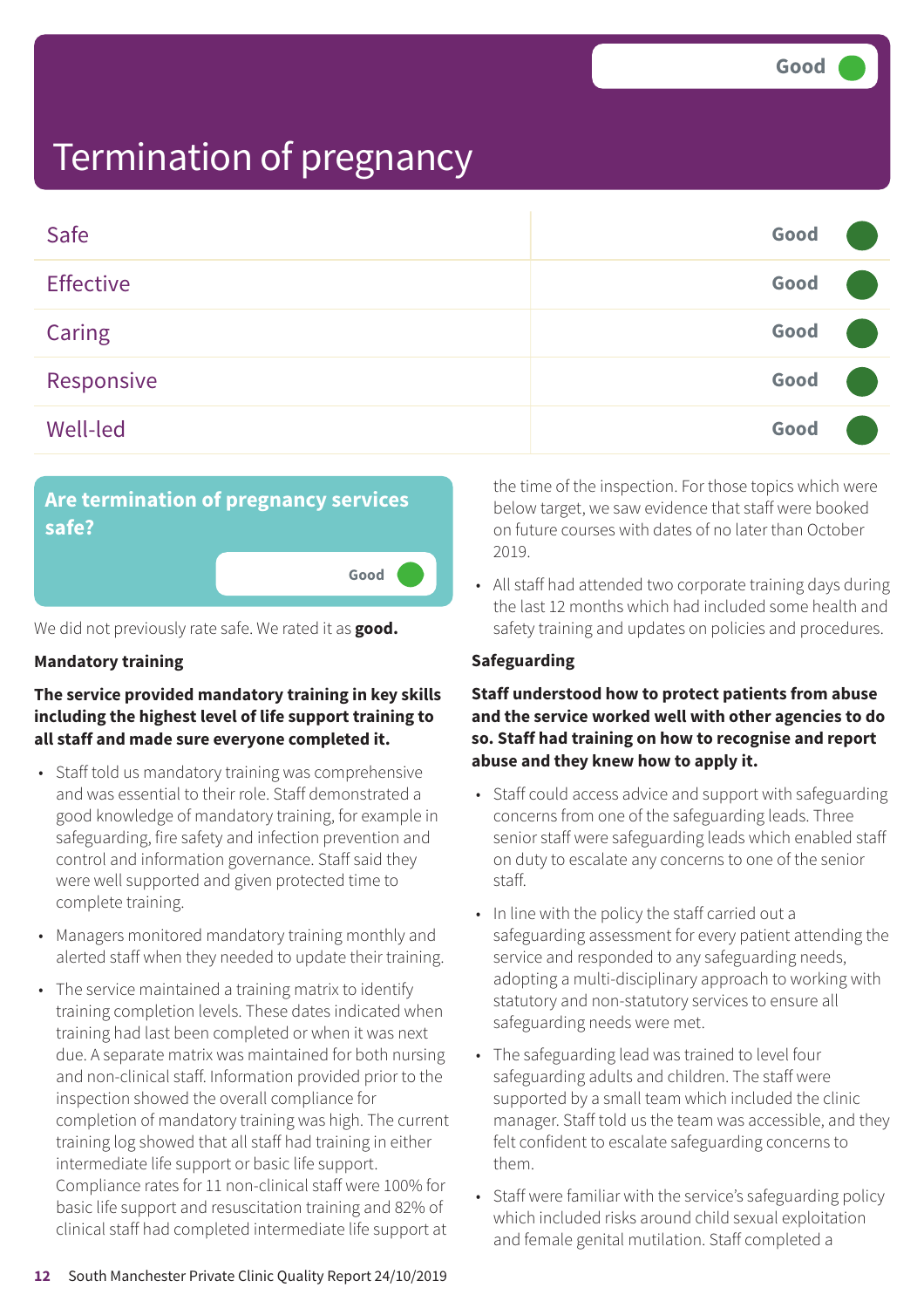safeguarding screening tool for all patients at consultation. This highlighted if a further, more in depth, safeguarding risk assessment needed to be completed. Staff shared information with the relevant local authority when a risk assessment form highlighted a safeguarding concern and logged the concern on a central information system.

- Managers kept a safeguarding log on a secure computer system. The clinic manager reviewed all cases logged on the system. This meant the progress of safeguarding referrals was monitored and managers ensured follow up actions were taken.
- Staff completed safeguarding risk assessment forms for all patients under 18 and these patients were flagged as a safeguarding referral to the local authority if it was deemed there was a risk.
- Staff completed a competence assessment for all children under 16 in line with Fraser guidelines.
- Staff we spoke with showed awareness of how to recognise and report female genital mutilation (FGM). The initial safeguarding screening tool included a prompt regarding FGM and if indicated, concerns were reported to the police and social services.
- The training record for safeguarding adults' level 1 was 94% and level 2 was 94 % for clinical staff. The information included one staff member who was currently on maternity leave. Safeguarding children training at Level 1 was 82%, level 2 was 94%.
- 85% of non-clinical staff had completed safeguarding adults' level 1 training and safeguarding children level 3 training was also at 85% for the non-clinical staff.
- 100% of staff who were involved in the care of patients aged under 18 were trained to Safeguarding children level 3, this was 15 of the clinical staff. In addition, three non-clinical staff were trained to safeguarding children level 3 due to their roles.
- Staff always ensured the identity of women accessing the service remained confidential. This included the use of a numbering card system to identify patient's so staff did not announce patient's names in the open reception area.

### **Cleanliness, infection control and hygiene**

**The service controlled infection risk well. Staff used equipment and control measures to protect patients, themselves and others from infection. They kept equipment and the premises visibly clean.**

- At the time of our inspection the waiting room, consulting rooms and the wards were visibly clean and clutter free. We saw all posters displayed in clinical areas were laminated to make them easy to clean and prevent the spread of infection.
- Staff used control measures to prevent the spread of infection. There were hand washing facilities and alcohol hand gel available in consulting rooms and throughout the clinic. We saw staff, patients and visitors used these and staff followed the World Health Organisation 'Five Moments for Hand Hygiene' and 'bare below elbows' guidance.
- Hand hygiene audits had been introduced since the last inspection, we reviewed the last three months audits which showed staff had 100% compliance.
- Staff followed when delivering care and treatment.
- The service had assigned a member of staff as an infection control lead.
- The service used an external company to provide a daily cleaning service. The same cleaning operative attended the clinic each day. Staff used records to identify how well the service prevented infections. We reviewed cleaning checklists for June and July 2019 in several areas and saw that daily cleaning had taken place.
- The service used disposable curtains in the recovery areas and consulting rooms. They had 'change by' dates clearly marked, and all curtains were within date. Managers told us curtains were changed every six months.
- Staff used green 'I am clean' stickers to indicate equipment had been cleaned and was ready for use.
- Medical equipment and instruments were a mixture of single use and reusable items. Reusable items were sent to an external company for decontamination and sterilisation. Contaminated equipment was stored in dedicated secured containers and collected on a weekly basis. There was a system where instruments could be tracked and traced.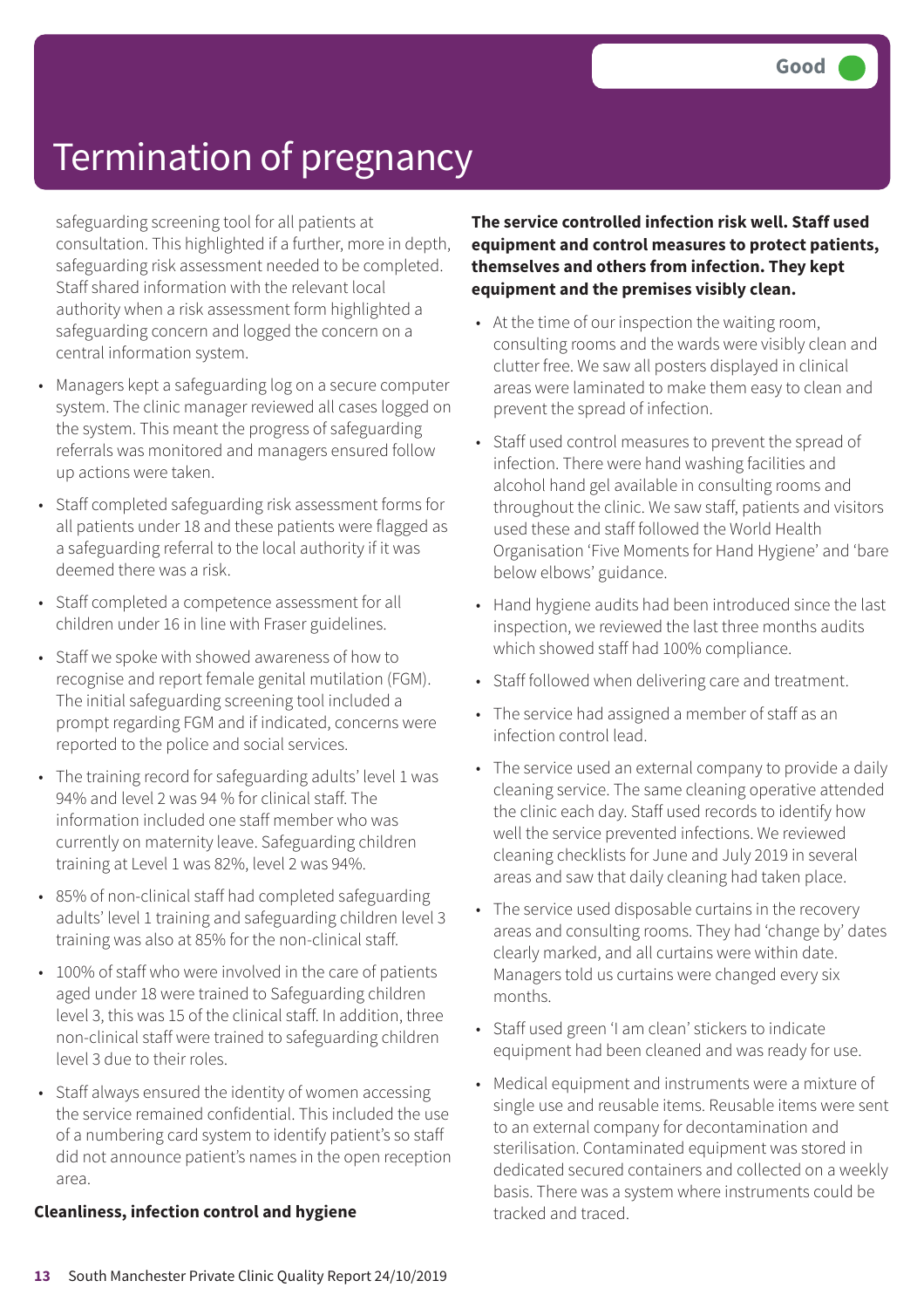- Clinical waste was stored at the rear of the building in a locked outbuilding. It was collected by an external company weekly. The certificate of registration for controlled waste collection was dated until December 2021 and we saw collection notes were fully completed and signed between April to July 2019.
- Since the last inspection improvements have been made to the provision of laundry and an external company now collected and delivered this each week.

#### **Environment and equipment**

### **The design, maintenance and use of facilities, premises and equipment kept people safe. Staff were trained to use them. Staff managed clinical waste well.**

- The service was in a large Victorian house over four floors. Managers acknowledged the environment was challenging and had plans to move to newly purchased premises in 2020. Two rooms on the lower ground floor had been affected by recent flooding. However, the service had closed them, and this had not impacted on service delivery.
- There was a lift from the first floor to the lower ground floor where the treatment room was located and a pre and post-operative recovery area. This lift was spacious enough for a wheelchair to transfer a patient.
- The lift contained emergency equipment and an oxygen cylinder meaning that should an emergency arise staff could continue to give oxygen to the patient whilst they were transferred to the acute area of the clinic. We saw the lift was serviced and maintained six monthly.
- The entrance to the clinic was monitored with secure, controlled access. Once in the building all clinical areas were secured by key pad locks and the codes were changed every three months.
- Patients could reach call bells and staff responded quickly when called.
- Fire alarm testing took place weekly on a designated day. The fire alarm system was checked and serviced annually by an external company. We saw fire extinguishers had their annual check completed and recorded. Staff had ease of access to information on what to do in the event of a fire from the fire warden.
- Medical gases such as oxygen were stored securely at the rear of the building in a covered area in line with industry best practice guidelines. An external company collected used cylinders. In the clinic medical gases were stored off the ground, however they were not secured. We raised this with the manager during the inspection who told us this would be actioned.
- Maintenance certificates were held in a central file. We saw all relevant safety checks and maintenance of equipment checks had been undertaken.
- An external company tested electrical equipment each year. We saw the annual test report which was completed in October 2018 and saw all items except one had passed the portable appliance test. We checked with managers who told us that the item had been taken out of service.
- The waiting area had adequate seating, a television, magazines and leaflets. The noticeboard contained information such as health and safety, infection control, accessing support and the clinic's vision and values. There was a water cooler for patients and visitors and a vending machine, which sold snacks and a hot drinks machine.
- Each consulting room had a sign to show it was in use to maintain the privacy and dignity of the patient if necessary.
- Since the last inspection the service had purchased new resuscitation trolleys, one on the first floor and the other on the lower ground floor. In addition, the service had a standard resuscitation kit on the first floor.
- We checked the resuscitation trolleys in both areas. They were stored in line with Resuscitation Council (UK) guidelines and sealed with tamper evident tags.
- Staff carried out daily checks of the contents of the resuscitation trolleys.
- The service had a major haemorrhage trolley on the lower ground floor in the post-operative recovery area.
- There was a small separate preoperative changing area on the lower ground floor beside the treatment room for staff to change into theatre wear. However, this was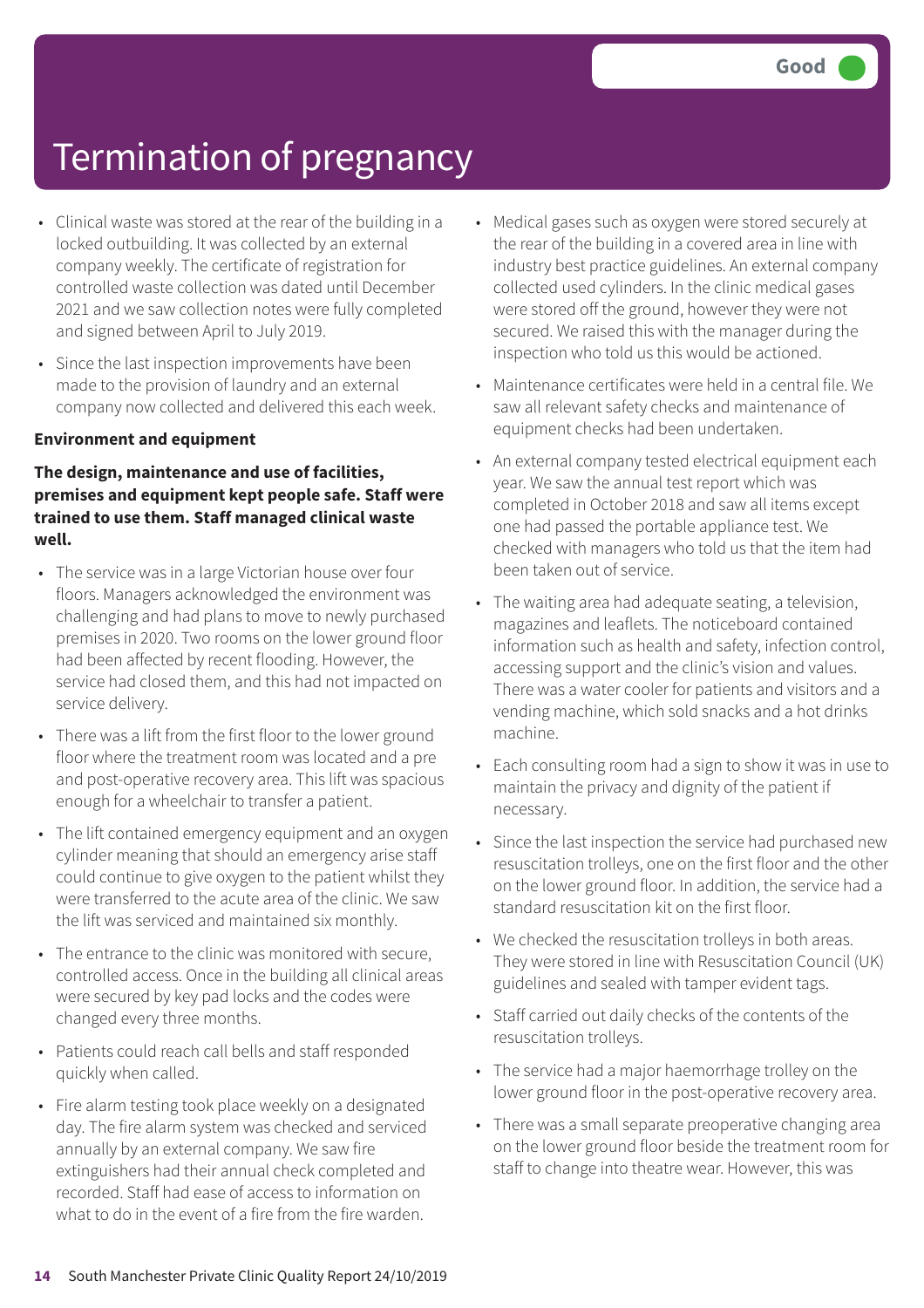cramped and cluttered and there were no separate male and female changing facilities. This will be actioned when the service moves to the planned new premises.

- The scan room had a height adjustable bed and a blackout curtain to enable the nurse or sonographer to clearly see the image.
- Where patients did have specific wishes regarding disposal of pregnancy remains or the police required the pregnancy remains to be retained, products were stored separately and securely in a locked freezer, in line with Human Tissue Authority and Royal College of Nursing guidelines. Regular collection for disposal of clinical waste was in place and a full audit trail was maintained at the clinic.

### **Assessing and responding to patient risk**

### **Staff completed and updated risk assessments for each patient and removed or minimised risks. Staff identified and quickly acted upon patients at risk of deterioration.**

- Staff kept clear records and asked for support when necessary.
- Staff used a nationally recognised tool to identify deteriorating patients and escalated them appropriately. times of the assessments were not recorded clearly on this chart, in addition the MEWS had been had not been signed by the staff member. This was addressed with the staff member during the inspection.
- The service had a screening tool kit for sepsis which was available to staff in all patient medical records. The tool followed the 'Sepsis Six' pathway recommended by The UK Sepsis Trust. Staff received training on recognising and responding to signs of sepsis.
- The clinic employed a number of midwifes who received post-partum haemorrhage and major haemorrhage training as part of their training. In the event of a major haemorrhages or post-partum haemorrhage, there was always an operating surgeon on site to provide immediate care. Staff could access a major haemorrhage kit and had, received in house training in the use of the kit.
- Staff could access flow charts for dealing with an emergency which were readily available in the recovery area.
- The service had a formal transfer agreement with a local NHS hospital, should a patient require transfer post-operatively in an emergency. Managers reviewed this pathway regularly with the hospital. The service transferred one patient to another healthcare provider between May 2018 and April 2019 in line with agreed transfer arrangements.
- Staff told us all patients were assessed for their suitability for general anaesthetic by the anaesthetist. The manager told us this process was not audited officially, however all patient records were checked for their medical suitability by the nursing team 24 hours before attending for surgical treatment.
- The consultant anaesthetist was responsible for reviewing each patient's medical history prior to admission to the treatment room.
- NUPAS had clear guidance in relation to suitability for treatment of patients with medical conditions or ongoing medication which included undergoing a general anaesthetic.
- The manager told us the service ensured a trained sonographer was present in the clinic on days where surgical termination of pregnancy was carried out.
- Staff weighed patients at initial consultation. Patients with a body mass index of over 40 were referred to the NHS for treatment.
- The service did not treat children under the age of 13. If any children under the age of 13 contacted the service staff liaised with appropriate authorities.
- Patients were given a copy of their discharge letter to ensure they could give any other providers details of their care and treatment should emergency treatment be required.
- We saw patients were asked about allergies at their consultation and again in the treatment room.
- Since the last inspection staff followed the policy and procedure for the completion of venous thromboembolism assessments (VTE). VTE stands for venous thromboembolism and is a condition where a blood clot forms in a vein. We saw staff completed a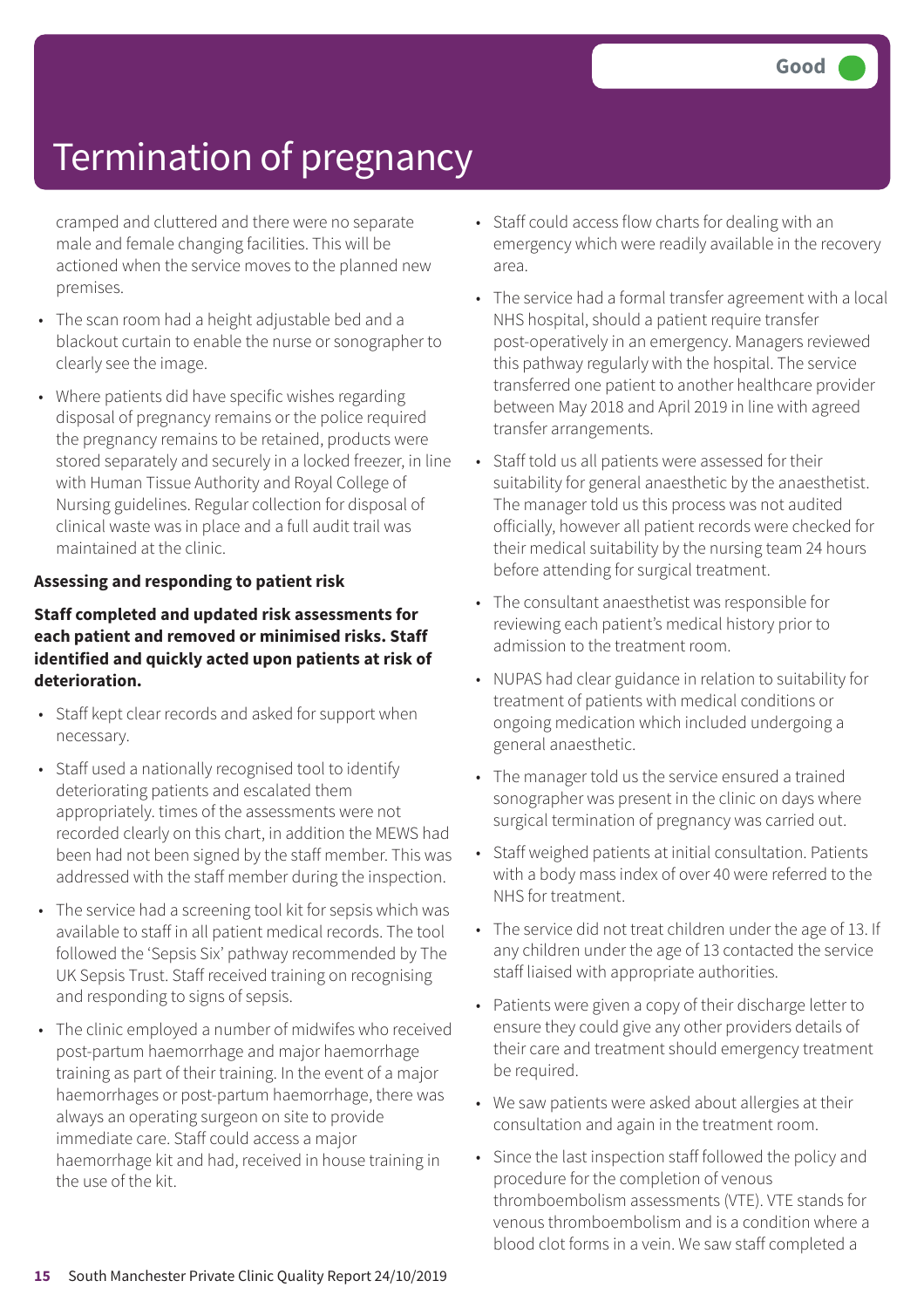venous thromboembolism assessment (VTE) for patients at initial consultation. Of the nine records we reviewed these all contained completed VTE assessments. The number of patients who underwent surgical abortion who were risk assessed for VTE in the last 12 months was 3056 (100%).

- Staff gave all patients information on signs of ectopic pregnancy during consultations. They told them what to look for and what to do and gave patients a leaflet to take away with this information.
- Staff had received simulation training on dealing with emergency situations. Staff were assigned their role in an emergency during the treatment room huddle which took place before the start of every treatment room list.
- Staff attended a daily safety huddle. This highlighted any known risks for patients attending clinic that day.
- The service employed an operating department practitioner who acted as a treatment room lead and had an additional scrub nurse who was trained as an anaesthetic assistant. This meant there was always a trained anaesthetic assistant present during treatment under general anaesthetic. The service did not carry out treatment under conscious sedation.
- The service had a 24-hour telephone helpline for patients to contact if they became unwell outside of clinic opening hours or had worries or concerns following their treatment. This was staffed by nurses between 8 am and 6 pm on a rota system and by the dedicated after care team out of hours.
- The service had an escalation process in place if either a scan nurse or sonographer identified concerns on a scan they referred the patient directly to the early pregnancy assessment unit of the local NHS trust.

### **Nurse staffing**

**The service had enough staff with the right qualifications, skills, training and experience to keep patients safe from avoidable harm and to provide the right care and treatment. Managers regularly reviewed and adjusted staffing levels and skill mix, and gave bank, agency and locum staff a full induction.**

- Staffing levels were planned and reviewed weekly by senior management taking into account the skill mix of staff and the senior management cover.
- Managers allocated staffing levels to each shift based on the type of treatment and clinic offered that day. On a day where treatment under general anaesthetic was carried out and consultation clinics the service had eight registered nursing staff, four health care assistants, one sonographer, one scrub nurse, one operating department practitioner, one surgeon, one anaesthetist and two doctors. When treatment was for early medical abortions, the staffing establishment was one nurse sonographer, two registered staff and a health care assistant. For treatment under local anaesthetic the establishment was one scrub nurse, four registered staff, three health care assistants, one surgeon and one other doctor.
- Managers made sure all bank and agency staff had a full induction and understood the service. Managers told us that they used the same bank and agency staff to fill shortages in shifts when needed to ensure consistency. In the last 12 months the
- We spoke to bank staff who had confirmed they had previously worked at the clinic and were familiar with it. Staff also worked flexibly from other local clinics to fill any shortfalls.
- The service had two vacancies for nursing staff. Managers told us they were in the process of recruiting to both these posts and staff were working extra hours to fill the vacancies on an interim basis.

### **Medical staffing**

### **The service had enough medical staff with the right qualifications, skills, training and experience to keep patients safe from avoidable harm and to provide the right care and treatment.**

- The service had enough medical staff to keep patients safe.
- There was a protocol in place for each doctor which outlined their scope of practice. This was displayed in the reception area for staff to quickly reference when booking patients in.
- Three surgeons, five anaesthetists and four consulting doctors worked at the clinic under practising privileges.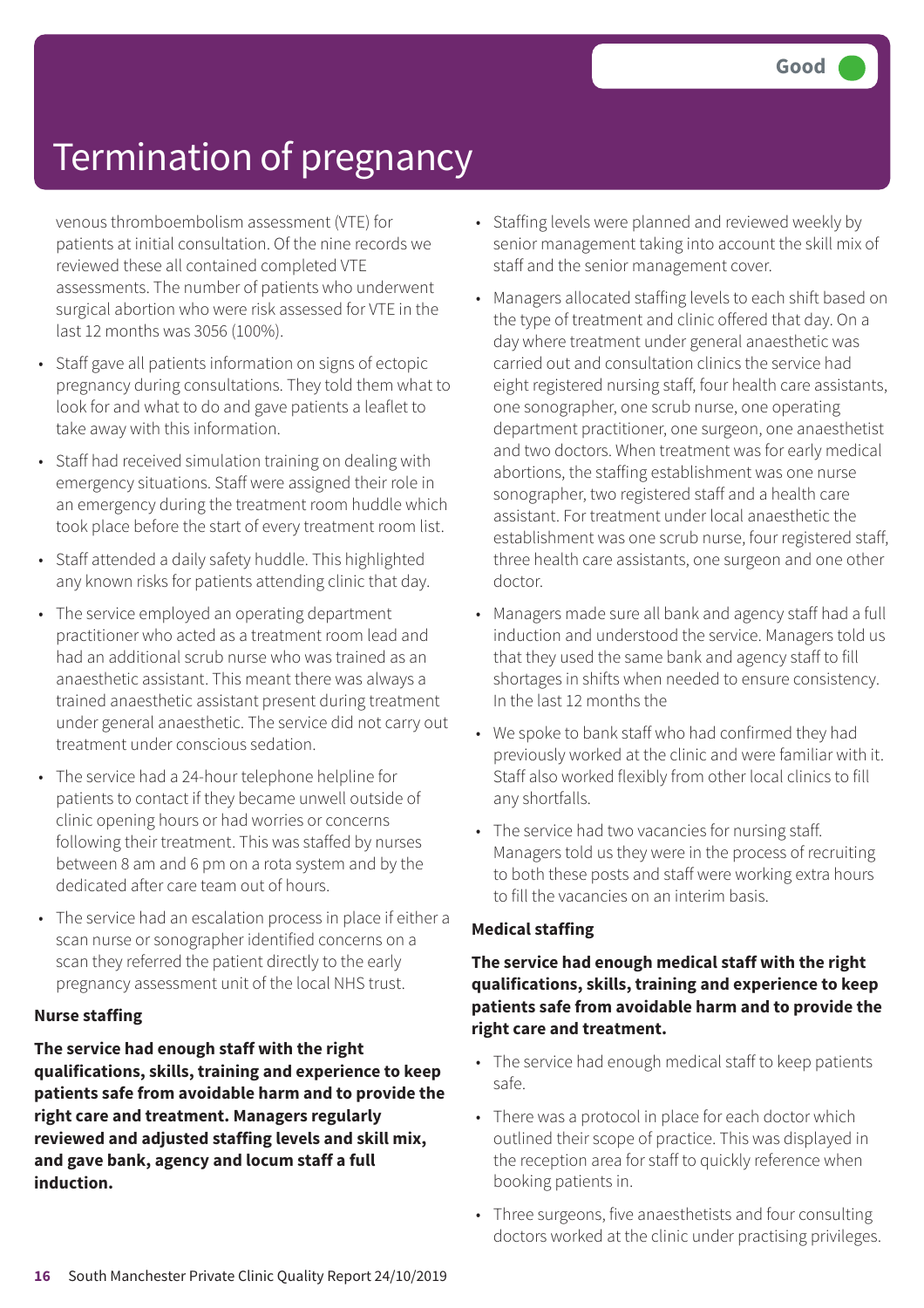• The service only utilised experienced doctors in the provision of termination of pregnancy treatments. The consultants were on the General Medical Council (GMC) Specialist Register for termination of pregnancy.

#### **Records**

### **Staff kept detailed records of patients' care and treatment. Records were clear, up-to-date, stored securely and easily available to all staff providing care.**

- Staff kept detailed records of patients' care and treatment. Records were clear, up-to-date and easily available to all staff providing care. We reviewed 12 patients records and saw they were generally legible, complete and up-to-date.
- We reviewed the treatment room register and saw it was complete and signed for each patient by the doctor, anaesthetist and scrub nurse.
- The service stored paper patient records securely in a room with key pad access. The code for the key pad was changed every three months.

### **Medicines**

### **The service used systems and processes to safely prescribe, administer, record and store medicines.**

- The service had medicines management policies in place. At the time of this inspection the service were not offering home use misoprostol for medical abortions. The manager told us they were looking to introduce this in the future. This was Government approved in England on 1 January 2019 for the home use of misoprostol for medical abortions. We saw new up-to-date policies for antimicrobial prescribing and the safe and secure handling of controlled drugs.
- Staff reviewed patients' medicines regularly and provided specific advice to patients about their medicines.
- Since the last inspection improvements had been made to the management of emergency drugs. The clinic now held an additional emergency drugs box with a different expiry date.
- The service followed best practice when prescribing, giving, recording and storing medicines. The service stored medicines securely in clinic rooms and the

treatment room. Staff monitored maximum and minimum fridge temperatures daily to ensure medicines were stored in line with manufacturers guidelines. We reviewed fridge temperature checks for January to July 2019 and saw they had all been completed.

- We reviewed the controlled drugs register and saw it was fully and accurately completed.
- We checked a random sample of controlled drugs. These were all in date and stored securely in a locked cabinet.
- All patients undergoing a surgical termination of pregnancy were prescribed antibiotic medicines.
- The service had systems to ensure staff knew about safety alerts and incidents, so patients received their medicines safely.
- The service ensured that the medication supplied was appropriately prescribed and dispensed in accordance with medicines requirements.
- The service used a preloaded prescription sheet. This was signed by the doctor to then be administered and signed by the registered nurse. The ten prescription sheets we reviewed included appropriate signatures, batch numbers, expiry dates, times and dates administered. We discussed with the manager, that for clarity it may be advisable to score through any medications that were declined or not administered.

### **Incidents**

**The service managed patient safety incidents well. Staff recognised incidents and near misses and reported them appropriately. Managers investigated incidents and shared lessons learned with the whole team and the wider service. When things went wrong, staff apologised and gave patients honest information and suitable support. Managers ensured that actions from patient safety alerts were implemented and monitored.**

• Staff we spoke with told us they knew how to report incidents and gave examples of incidents they would report. Staff reported incidents on an electronic system and told us they were encouraged by managers to report incidents.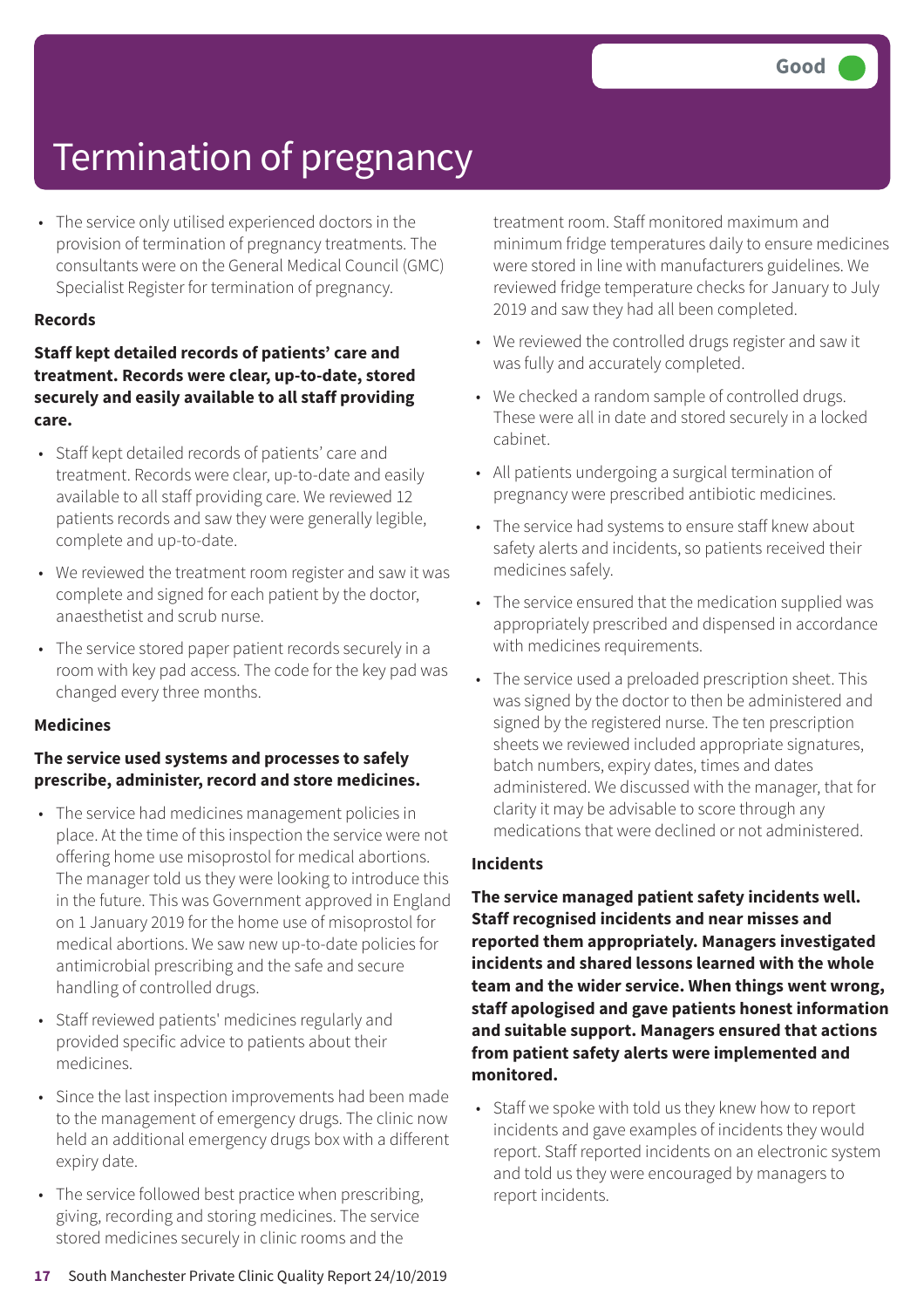**Good –––**

### Termination of pregnancy

- Managers shared learning from incidents at monthly team meetings. We reviewed minutes from the meetings between December 2018 and July 2019 and saw this was a standing agenda item and incidents had been discussed along with any changes in practice required. Learning from incidents was also highlighted in the company newsletter sent to all clinics and staff. This meant learning from other clinics was shared with staff working at South Manchester clinic.
- The service had acted on learning from incidents. For example, it had changed practice on administering cervical priming prior to treatment following a number of incidents. Cervical priming refers to dilating or softening the cervix by medical means prior to an intervention. They saw this had reduced the number of complications following treatment.
- The service transferred one patient to another healthcare provider between May 2018 and April 2019 in line with agreed transfer arrangements.
- Duty of candour is a regulatory duty that relates to openness and transparency and requires providers of health and social care services to notify patients (or other relevant persons) of certain 'notifiable safety incidents' and provide reasonable support to that person. Staff we spoke with were aware of the term and the principle behind the regulation and could give examples of when the duty of candour would be applied.
- Since the last inspection the management had improved the approach to the reporting and investigation of incidents. Patients were kept informed of all incident arising from their care and treatment and the outcome of the investigation. Lessons learnt from the incidents were readily shared with staff both as the daily huddles and the team meetings.

### **Safety Thermometer (or equivalent)**

### **The service continually monitored safety performance.**

• The quality performance report for July 2019 showed that from April to July there were no failed early medical abortions, no failed surgical termination of pregnancies, no complications following a termination and no perforations of the uterus. There had been no clinic acquired infections.

• All patients on admission, received a venous thromboembolism risk assessment (VTE) after their initial consultation.

### **Are termination of pregnancy services effective?**

We did not previously rate effective. We rated it as **good.**

#### **Evidence-based care and treatment**

### **The service provided care and treatment based on national guidance and best practice. Managers checked to make sure staff followed guidance.**

- NUPAS uses national guidance including that of the National Institute for Health and Care Excellence (NICE).The service was a registered stakeholder with NICE and the manager told us they were currently feeding back on the recent review of guidance for termination of pregnancy.
- Staff followed up-to-date policies to plan and deliver high quality care according to best practice and national guidance.
- The patients received up to date information and advice in relation to sexually transmitted infections and contraception. The provider was funded by commissioners to undertake a sexually transmitted infection screening programme for under 25-year olds.
- At handover meetings, staff routinely referred to the psychological and emotional needs of patients, their relatives and carers.
- Patients were given prophylactic antibiotics to reduce the risk of infection post-surgery. The service closely monitored post-treatment complication/infection rates and failed early medical abortion treatments were audited to identify any trends.

#### **Nutrition and hydration**

**Staff gave patients enough food and drink to meet their needs and improve their health.**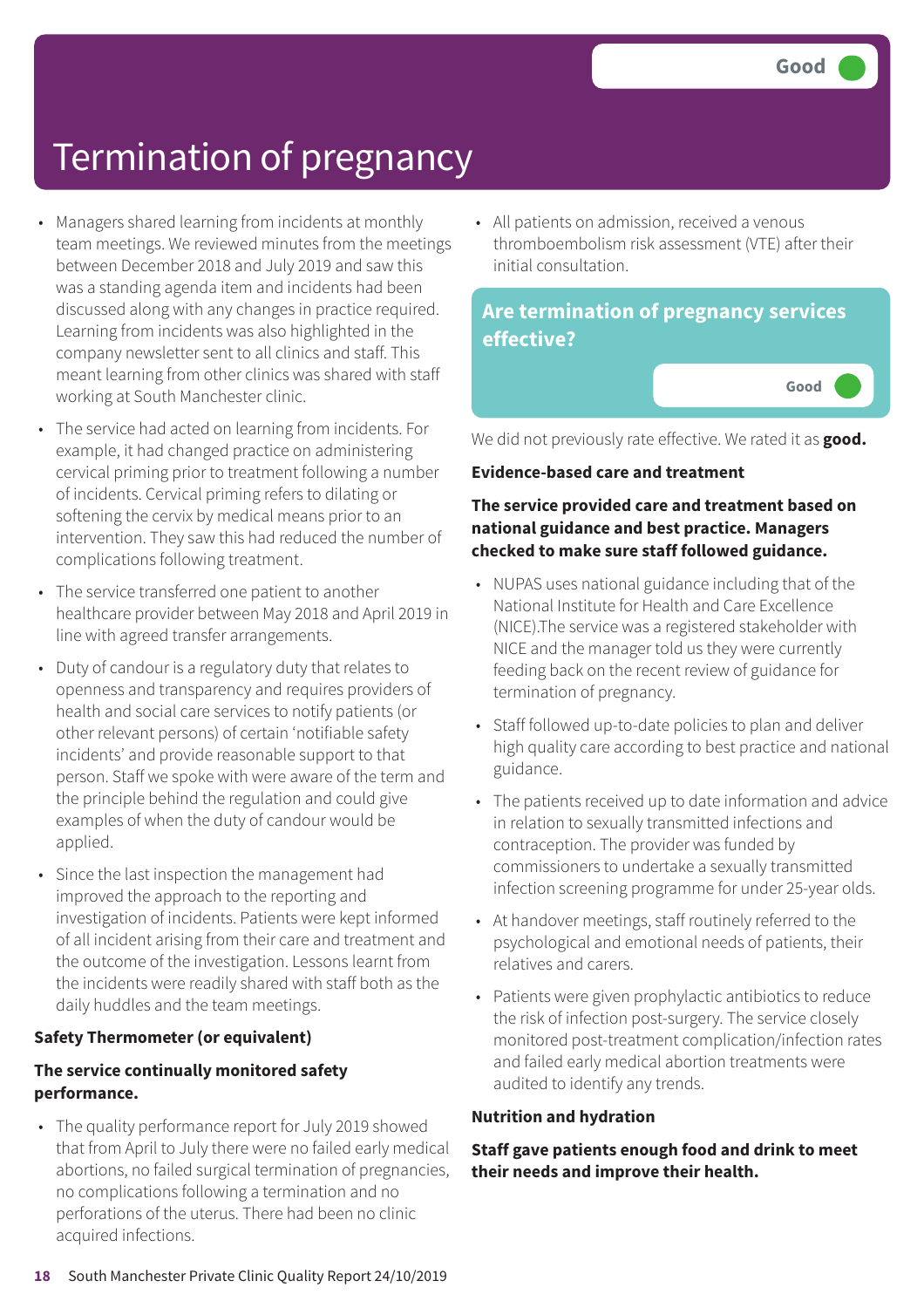- Due to the nature of the service, food and drink was not routinely offered to women. However, patients were given hot drinks and biscuits after surgery to aid their recovery.
- Staff followed national guidelines to make sure patients fasting before surgery were not without food for long periods.

### **Pain relief**

### **Staff assessed and monitored patients regularly to see if they were in pain and gave pain relief in a timely way.**

- Staff prescribed, administered and recorded pain relief accurately. Five of the patients records we reviewed included a pain assessment. When identified as being in pain, staff gave pain relief medicine in a timely manner.
- Records showed pain relief medicine was given before a patient entered the treatment room and staff prescribed additional pain relief medicine as necessary.
- During a patient consultation we listened to a staff member who gave a patient advice on managing their pain during a medical abortion.

#### **Patient outcomes**

### **Staff monitored the effectiveness of care and treatment. They used the findings to make improvements and achieved good outcomes for patients.**

The service monitored waiting times to ensure the service delivery was in line with best practice. The waiting times for consultation from initial contact and treatment were within the Royal College of Obstetricians and Gynaecologists' recommended timeframes. Managers used information from the audits to improve care and treatment.

• The service had clear standards agreed with commissioners for their service. Key performance indicators such as contraception uptake, complaints, waiting times, rates of complications and screening were recorded and presented at the monthly performance and quality meetings. From May 2018 to April 2019 the service carried out 1,112 early medical

abortions and medical terminations of pregnancy. From April to July 2019 the service reported no infections, no failed early medical abortions and no failed surgical terminations of pregnancy.

- Staff offered sexually transmitted infection and chlamydia screening to all patients under 25 as part of a national screening programme. Managers told us screening for over 25's was not funded by local commissioners. We saw that the service set a target that 70% of patients should be screened in 2019 to 2020, an increase in performance from the previous year of 65%. From April to July 2019 the service had screened 77% of eligible patients.
- Patients were offered long acting reversible contraception (LARC). We saw this could be administered by the surgeon on the day of the procedure. Three nurses were enrolled on implant training at the time of the inspection, so contraception trained nurses can offer and provide the implant to more patients when they have achieved their competencies. The administration and documentation of long acting reversible contraception was monitored through the performance and quality report. Local commissioners had set targets for uptake of LARC for patients having repeat terminations. In July 2019, 54.5% of patients offered LARC had received it. This was an improvement from the previous year where 39.2% of patients had received LARC. This was currently on the services risk register to increase the uptake of LARC for patients.
- Patient feedback was analysed and evaluated monthly. Failed treatments were audited and monitored for any trends. These results formed the quality performance monthly discussion with senior management. The quality performance report measured each possible outcome of the patient's journey from initial contact to aftercare. Where targets were not met, specific audits were undertaken, and action plans drawn up to improve these areas.
- In addition, the service followed NUPAS programme of annual audits. Examples of audits undertaken in 2018 to 2019 included the pathways of care, to review the management of women whose needs could not be met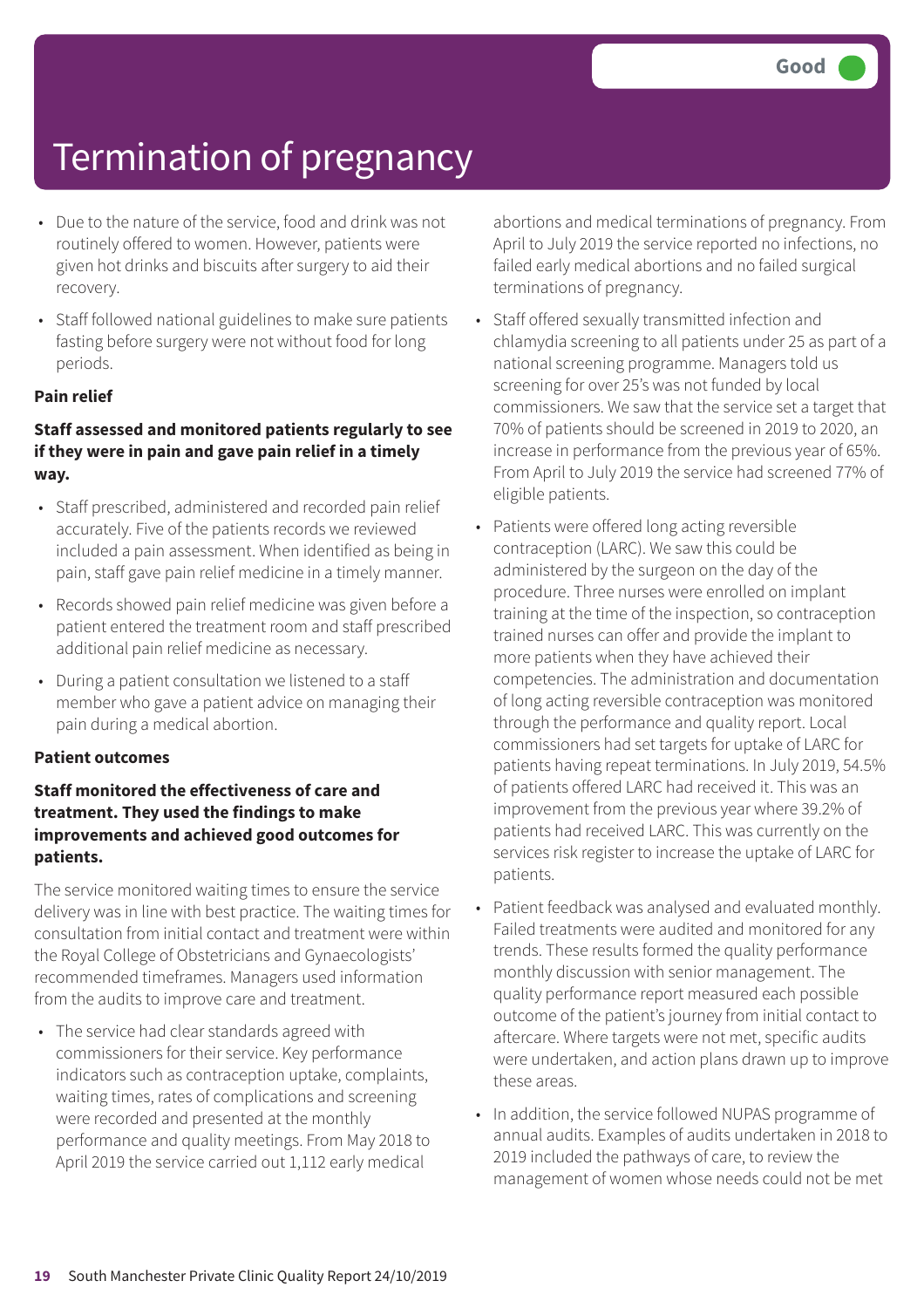by their own service. Information provision, to review information provided to women at various stages of the journey and a pain management audit for clients undergoing surgical termination of pregnancy.

### **Competent staff**

### **The service made sure staff were competent for their roles. Managers appraised staff's work performance and held supervision meetings with them to provide support and development.**

- Staff were experienced, qualified and had the right skills and knowledge to meet the needs of patients. Staff were trained in core subjects such as infection control, safeguarding, consent, sepsis and health and safety.
- In addition, staff received role-appropriate professional training such as ultrasound scanning training, implant and contraception training, customer care training. Staff were supported in their continuing professional development. For example, at the time of the inspection, one member of staff was accessing mentorship and another staff member was starting leadership and management training.
- Since the last inspection improvements had been made to the system to monitor and re-assess staff competencies. Staff completed competency assessments and had reviews on their key skills and received training relevant to their specialty. For example, a competency assessment in early medical abortions and competencies in pregnancy options, which included; preassessment of patients, consent, post-operative management and discharge. We looked at five completed staff competency assessment records.
- All staff held the required professional registration and received notice as to when it was due to expire. Staff were supported to complete their nursing revalidation with the head of nursing for NUPAS.
- Managers gave all new staff a full induction tailored to their role before they started work.
- Staff we spoke with told us they received their annual appraisal. Prior to our inspection the service provided information that showed 100% of doctors, nurses and other staff including administrative staff
- Staff received supervision from a senior nurse or senior health care assistant every six weeks.

• A nurse who was signed off as competent to scan patients told us they had completed a yearly peer review of scans with the sonographer. Their last review was in February 2019.

#### **Multidisciplinary working**

### **Doctors, nurses and other healthcare professionals worked together as a team to benefit patients. They supported each other to provide good care.**

- Staff held regular and effective multidisciplinary meetings to discuss patients and improve their care.
- Staff worked across health care disciplines and with other agencies when required to care for patients.
- We saw staff asked patients if they could share relevant information with their GP. Where the patient gave permission, staff sent a copy of the discharge letter to the patient's GP.

#### **Seven-day services**

### **Services were not currently available seven days a week.**

- The standard opening hours of the service for treatment were five days a week Tuesday, Thursday and Saturday 7.30am -6pm and Friday 8am - 6pm
- Patients could access support from a dedicated after care telephone help line which operated 24-hours a day, seven days a week.

#### **Health promotion**

### **Staff gave patients practical support and advice to lead healthier lives.**

- Staff assessed each patient's health when admitted and provided support for any individual needs to live a healthier lifestyle.
- We saw information and leaflets displayed in communal areas for other health promotion services such as family planning and sexual health services. During our inspection we saw staff discussed contraception with patients and every patient left with some form of contraception. Managers audited that patients had been given contraceptive advice through the monthly quality performance report.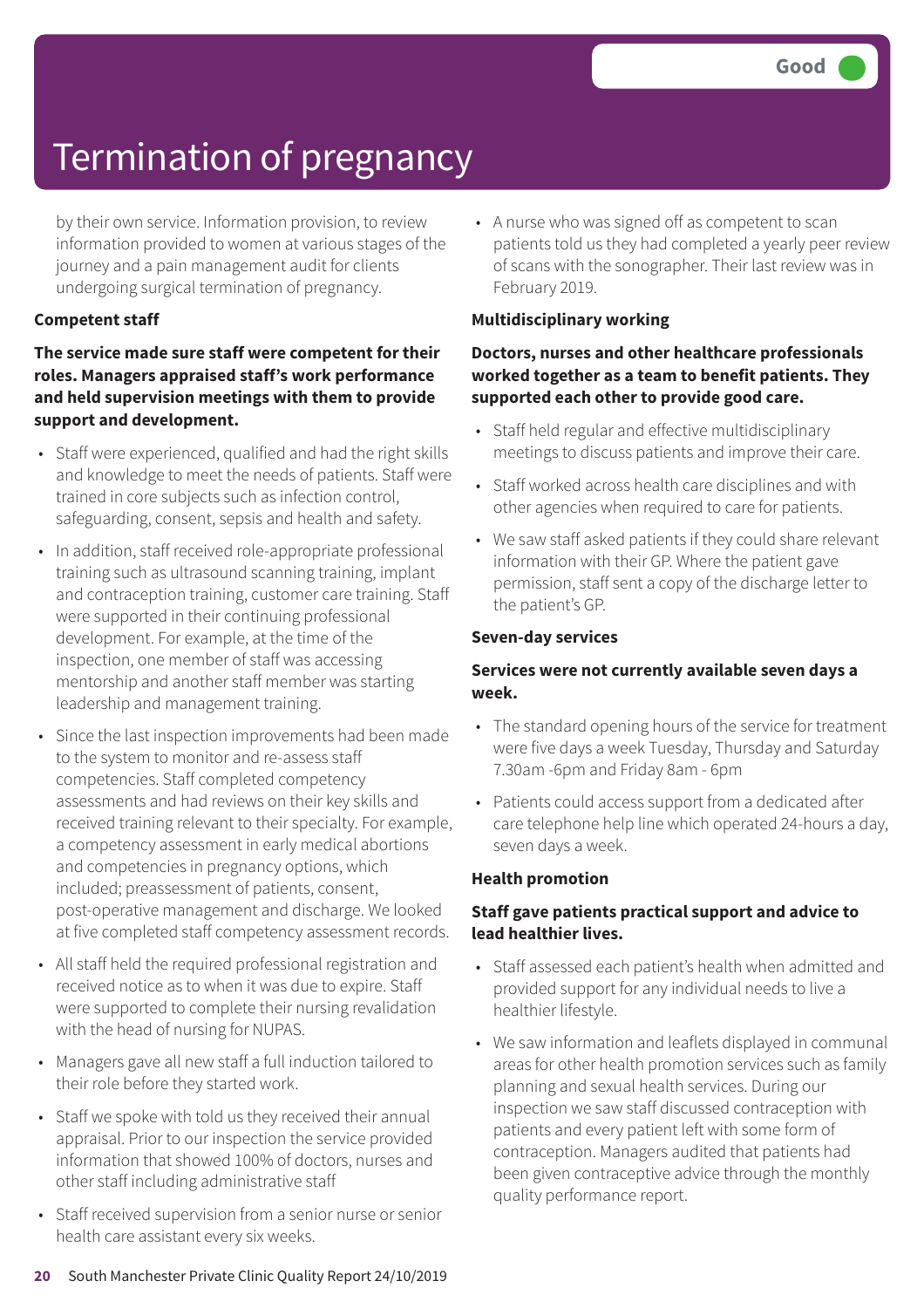• Patients were signposted to local sexual health and advice support on the company. website.

#### **Consent and Mental Capacity Act**

**Staff supported patients to make informed decisions about their care and treatment. They followed national guidance to gain patients' consent. They knew how to support patients who lacked capacity to make their own decisions or were experiencing mental ill health.**

- Staff understood how and when to assess whether a patient had the capacity to make decisions about their care. They followed service policy and procedures when a patient could not give consent, including referring patients who lacked capacity to consent to the relevant NHS organisation. Staff recorded decisions about capacity to consent to treatment in the patient notes.
- A patient advisor or nurse trained in customer care offered patients the opportunity to discuss their options and choices in line with Department of Health RSOP 14, which states counselling should take place as part of the consent process. All patients saw a member of staff trained in pregnancy counselling prior to treatment.
- The service made sure that women and young people were given time on their own with the nurse during their appointment. This was to ensure they were seeking an abortion voluntarily.The reasons why and how an individual had reached the decision to terminate their pregnancy was also picked up by the consultant before consent forms were signed.
- We saw staff explained the legal requirement to inform the Department of Health and Social Care of all terminations carried out to patients during the initial consultation.
- We reviewed eight patient records where we saw all had completed signed consent forms. Staff gained consent from patients for their care and treatment in line with legislation and guidance and clearly recorded consent in the patients' records.
- When patients could not give consent, staff would refer the patient to the NHS should a patient lack the ability to consent.
- Staff made sure patients consented to treatment based on all the information available. Fraser guidelines are

used specifically for children requesting contraceptive or sexual health advice and treatment. Gillick competence is a term originating in England and is used in medical law to decide whether a child (under 16 years of age) is able to consent to his or her own medical treatment, without the need for parental permission or knowledge.

• An audit of consent from October 2018 to determine if NUPAS consent procedures were in accordance with National guidelines showed that all consent documents for medical and surgical procedures were signed and dated by both patients and clinicians and patients were given a copy of their consent. The audit involved a review of 89 patient's notes whose age range was 17 to 43 years, including early medical abortion, manual vacuum aspirations and surgical terminations of pregnancy from a few NUPAS clinics.

### **Are termination of pregnancy services caring?**

**Good –––**

We did not previously rate caring. We rated it as **good.**

#### **Compassionate care**

### **Staff treated patients with compassion and kindness, respected their privacy and dignity, and took account of their individual needs.**

- Staff were discreet and responsive when caring for patients. Staff took time to interact with patients and those close to them in a respectful and considerate way.
- Patients said staff treated them well and with kindness. One patient told us how kind and understanding the staff had been.
- Staff followed policy to keep patient care and treatment confidential.
- We saw staff maintained patient's privacy and dignity. For example, the nurse made the point of allowing the patient to dress in private following a scan.
- Staff understood and respected the individual needs of each patient and showed understanding and a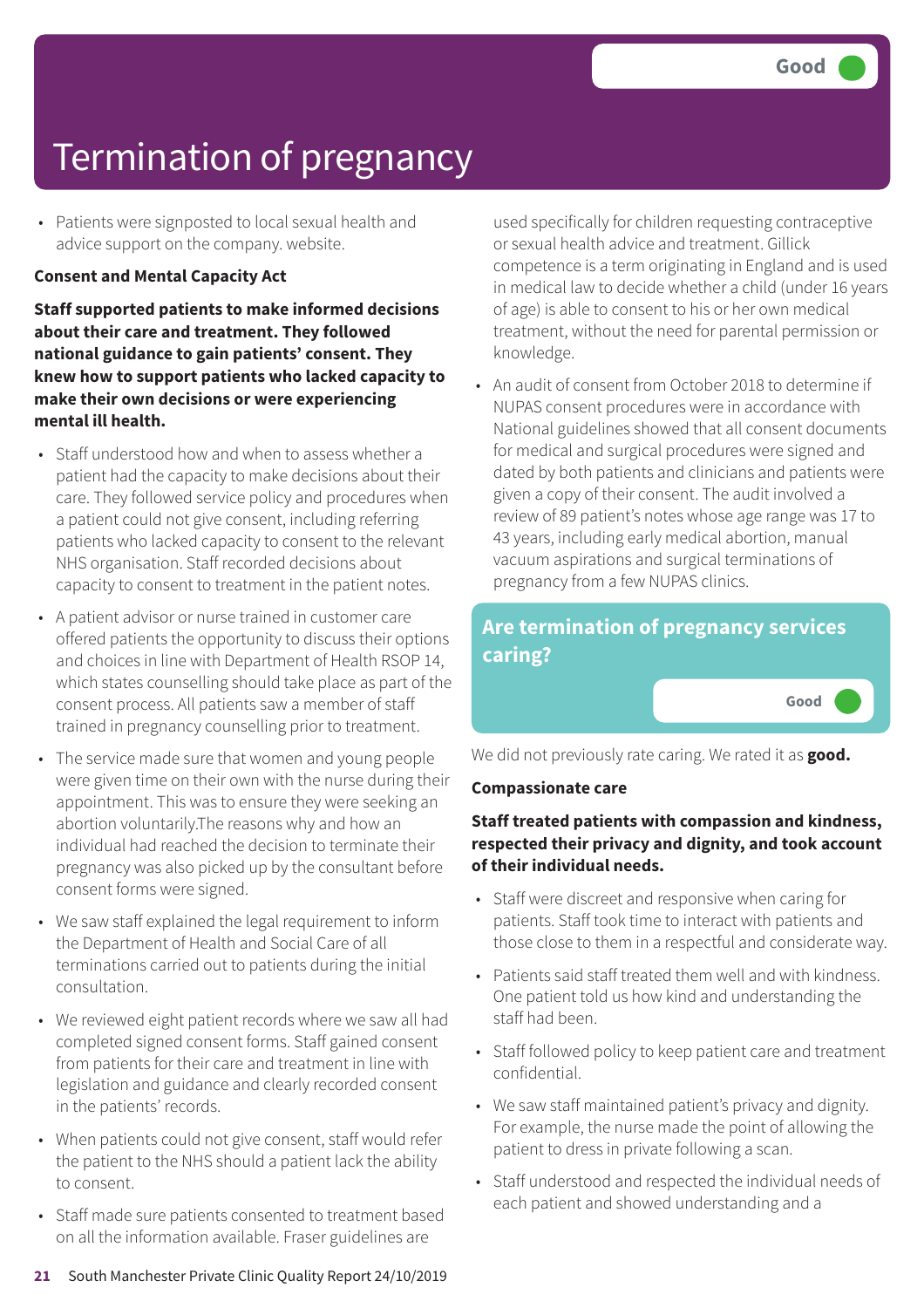non-judgmental attitude when caring for patients. Since the last inspection the service had carried out some renovation work to improve the privacy and dignity for patients.

- Staff understood and respected the personal, cultural, social and religious needs of patients and how they may relate to care needs
- Staff cared for patients with kindness and respect and we saw all staff treated patients with compassion and showed their professionalism.
- We saw universally positive feedback on comments cards with comments such as 'exceptional service', 'staff put me at ease throughout', 'I felt all my needs were met' and 'very supportive' being made.
- We saw a number of thank you cards which had been received from patients and displayed in the waiting room. These included comments such as 'thank you for all the kindness and caring that everyone had towards me, I love the fact everyone made me so comfortable' and 'I was blown away by the support and compassion I was shown by all the nurses'.

### **Emotional support**

### **Staff provided emotional support to patients, families and carers to minimise their distress. They understood patients' personal, cultural and religious needs**

- Staff provided emotional support to patients to minimise their distress. We saw feedback from patients which confirmed this, such as 'I had anxiety and they were so patient with me'.
- In the treatment room, staff moved all anaesthetic equipment behind a screen when it was not being used so it was less intimidating for patients entering the room for treatment under local anaesthetic.
- Staff we spoke with demonstrated awareness of how to deal with patients who were distressed. They gave an example of stopping treatment for a very distressed lady and arranging for her to reattend a clinic where she could have treatment under general anaesthetic.
- The service had a chaperone policy and patients could request a formal or informal chaperone to accompany them to provide emotional support and reassurance during intimate examinations.
- All patients were offered access to post abortion counselling. Patients could access this at any time post abortion. Staff explained about the counselling service at initial consultation and it was advertised on posters throughout the clinic.
- Staff demonstrated empathy when having difficult conversations. Two staff told us how useful they had found customer care training and how they applied their learning in the clinic. At the time of our inspection the compliance with customer care training was 100%.
- Staff understood the emotional impact that a person's care, treatment or condition had on their wellbeing and on those close to them.

#### **Understanding and involvement of patients and those close to them**

### **Staff supported and involved patients, families and carers to understand their condition and make decisions about their care and treatment.**

- We observed an initial consultation and saw patients were given clear information. Staff listened to the patient and encouraged and answered any questions they had. We saw staff promoted patient choice through clear and concise information and opportunities to ask questions.
- Staff made sure patients and those close to them understood their care and treatment.
- All patients were provided give feedback on the service and their treatment. Completed feedback forms were sent to the head office and a monthly report was generated by NUPAS. Staff told us they received both positive and negative feedback which was raised during team meetings and at the monthly meetings with senior management. Their quality report showed the response rate to feedback surveys had increased from 28% in 2018-2019 to 63% in July 2019.
- During the assessment process the staff ensured women were informed that HSA4 forms were shared with the Department of Health.

### **Are termination of pregnancy services responsive?**

**22** South Manchester Private Clinic Quality Report 24/10/2019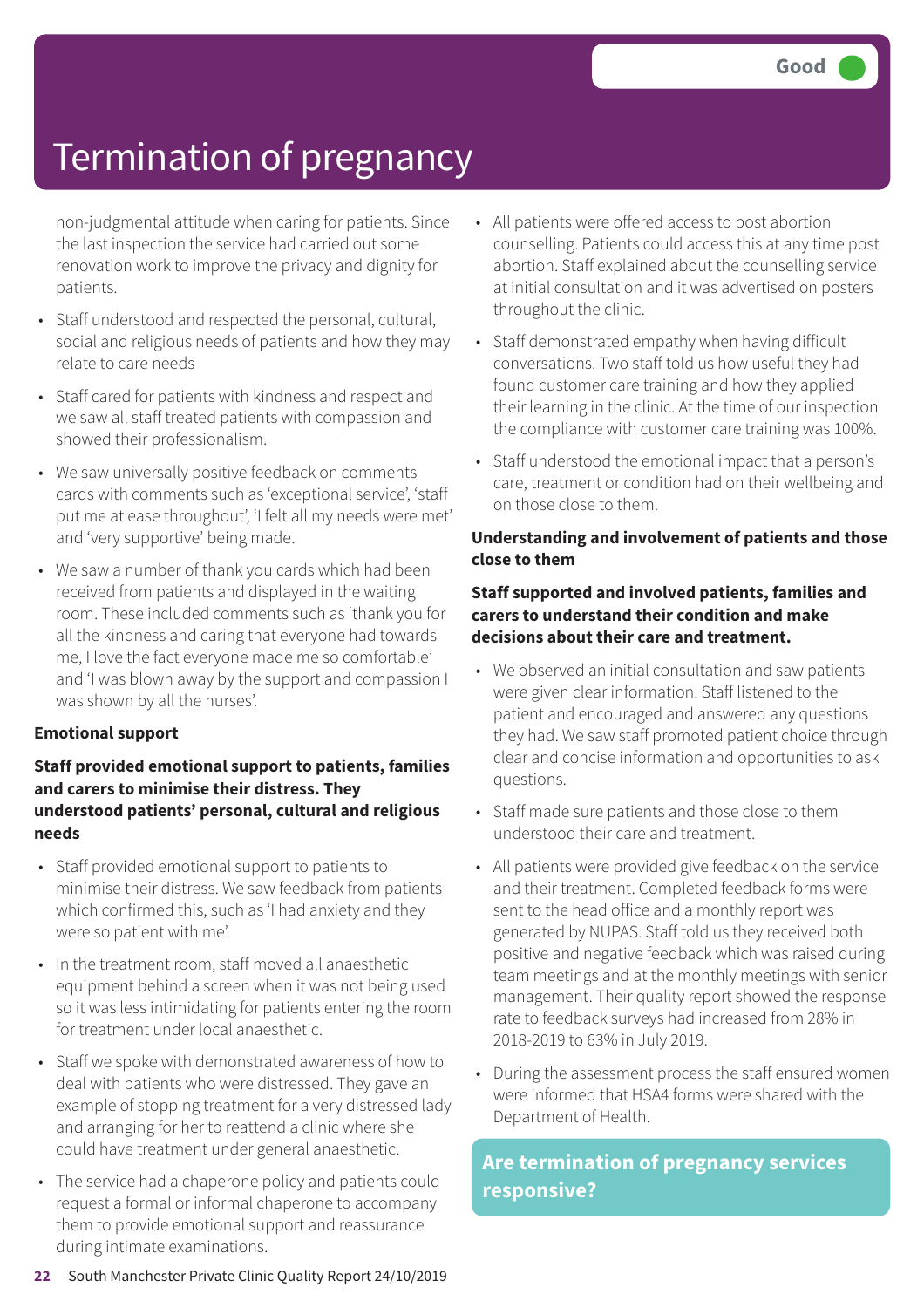

We did not previously rate responsive. We rated it as **good.**

#### **Service delivery to meet the needs of local people**

**The service planned and provided care in a way that met the needs of local people and the communities served. It also worked with others in the wider system and local organisations to plan care.**

- Women could access the service on line and request a call back or have an online chat by using the services website. In addition, the service provided a 24-hour telephone advice help line that patients could use for information, support or post-operative concerns. Several commissioning groups contracted with NUPAS Manchester to provide a termination of pregnancy service for the population of Greater Manchester and the surrounding area.
- The service provided same day consultation and treatment for women, where appropriate. Managers told us they would try to facilitate same day consultation and treatment if a patient requested this and it was safe to do so only after a consultation had been booked.
- The service was provided from premises approved by the Department of Health.
- The service offered telephone consultations, where appropriate, for patients who had long distances to travel to the clinic. The website had an internet live chat facility and the opportunity to arrange a call back could be made.
- The service received patients from a variety of referral methods. These included GP's, hospitals, family planning services, internet and self-referrals.
- The service minimised the number of times patients needed to attend the clinic, by ensuring patients had access to the required staff and tests on one occasion.
- Managers ensured that patients who did not attend appointments were contacted.
- The service actively sought ways to improve. We reviewed the minutes from the July 2019 general managers meeting which included an action plan. The organisation was meeting the majority of its key

performance indicators however the long acting reversible contraception remained an issue. This was being addressed with a project to train three staff currently to have the competencies to provide women with contraceptive implants.

#### **Meeting people's individual needs**

**The service was inclusive and took account of patients' individual needs and preferences. Staff made reasonable adjustments to help patients access services. They coordinated care with other services and providers.**

- The building was accessed by a short set of steps. However, there was a side entrance accessed by a ramp and an accessible toilet on the lower ground floor. At our last inspection we raised that the waiting room on the top floor was small and cramped and supporters of patients were asked to wait on the ground floor because seating was limited. This area had now been made an area for staff only and a large waiting area on the ground floor was used by patients and their supporters.
- Wi-Fi was available for patients throughout the building and the access code was clearly displayed in public areas.
- We saw health promotion posters displayed throughout the clinic in other languages such as Hindi and Arabic.
- Staff could access interpreting and translation services for patients who did not speak English. Staff told us this was arranged prior to consultation and treatment by administration staff.
- The service had processes in place to manage the specific needs of women who sought an abortion for fetal abnormality. The service offered women counselling and a discussion about the options of burial services.
- The service respected the choice of all patients to dispose of the foetal remains in line with their wishes and guidelines. The service had an up to date policy on the management of pregnancy remains. Every patient received a leaflet 'Having an abortion' which states, 'Please rest assured that the fetal tissue removed during the abortion procedure will be disposed of in a sensitive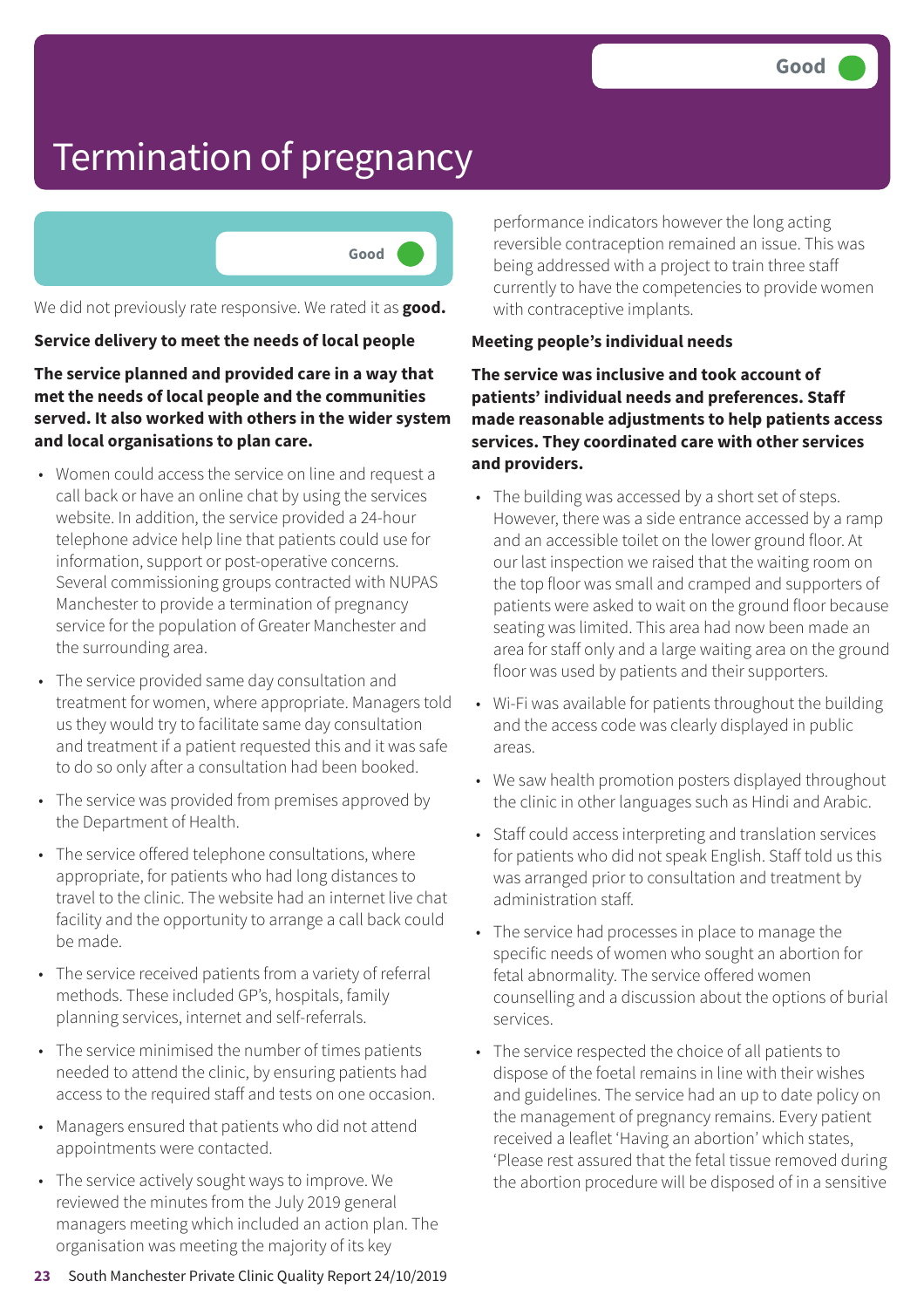and respectful manner in accordance with the Human Tissue Authority guidelines'. Staff asked patients during the consultation if they wanted to know what happened to the pregnancy remains.

• The service was working towards patients being able to have the opportunity to take away and administer at home second stage medication for early medical abortions.

#### **Access and flow**

- **People could access the service when they needed it and received the right care promptly. Waiting times from initial referral, decision to proceed and treatment not exceeding 10 working days were in line with national standards.**
- People could access the service when they needed it. Arrangements to admit, treat and discharge patients were in line with good practice.
- National guidance states that abortion services must offer assessment within five working days of referral or self-referral and offer the abortion procedure within five working days of the decision to proceed. Therefore, the total time from seeing the abortion provider to the procedure should not exceed 10 working days.
- The quality performance report showed that from April to July 2019, 84.7% of patients received treatment within five days of the decision to proceed. This was an improvement from April 2018 to March 2019 where 80% received treatment within seven days of decision to proceed. The service had a target of 95% for April 2019 to March 2020.
- Data provided demonstrated that the service managed flow effectively. Required Standard Operating Procedures (RSOP) as specified by the Department of Health and the Royal College of Gynaecologists.
- Managers recorded the number of 'do not attends' on the quality performance report. This was reviewed quarterly with local commissioners. If a patient did not attend staff would attempt to contact them up to three times by the preferred method of communication chosen by the patient.
- Managers monitored the number of 'do not proceeds' and the reasons for this. We saw this was 18 in July 2019, with ten being because the patient was unsure about

going ahead with a termination, two patients were not pregnant, two patients were too early to confirm pregnancy and four patients decided to continue the pregnancy.

- The service operated a call centre for bookings Monday to Saturday from 8am to 10pm. They offered patients a choice of dates and times ensuring that patients were able to access the most suitable appointment for their needs as early as possible.
- The service managed bookings through an online patient management system.

#### **Learning from complaints and concerns**

### **It was easy for people to give feedback and raise concerns about care received. The service treated concerns and complaints seriously, investigated them and shared lessons learned with all staff.**

- The service clearly displayed information in patient areas about how to raise a concern. Patients, relatives and carers knew how to complain or raise concerns.
- As far as possible, patients were kept updated of any delays in the clinic either verbally or by a board located in the waiting area.
- We reviewed records of three complaints received between January and July 2019 and saw all complaints were resolved, with action taken where appropriate and lessons learned shared. We saw all complainants received an email within 24 hours acknowledging their complaint and outlining how this would be dealt with. Staff understood the policy on complaints and knew how to handle them.
- The service's policy stated complaints would be responded to formally within 20 working days. We saw evidence that when a complaint took longer to investigate the service contacted the patient and informed them of the delay and the expected date the investigation would be completed.
- We saw all letters sent following a complaint contained an apology, an offer to contact for further information and details on how to contact the Public Health Service Ombudsman if they were dissatisfied with the outcome.
- The manager investigated complaints and identified themes and acted on learning from complaints. For example, we saw staff had completed mandatory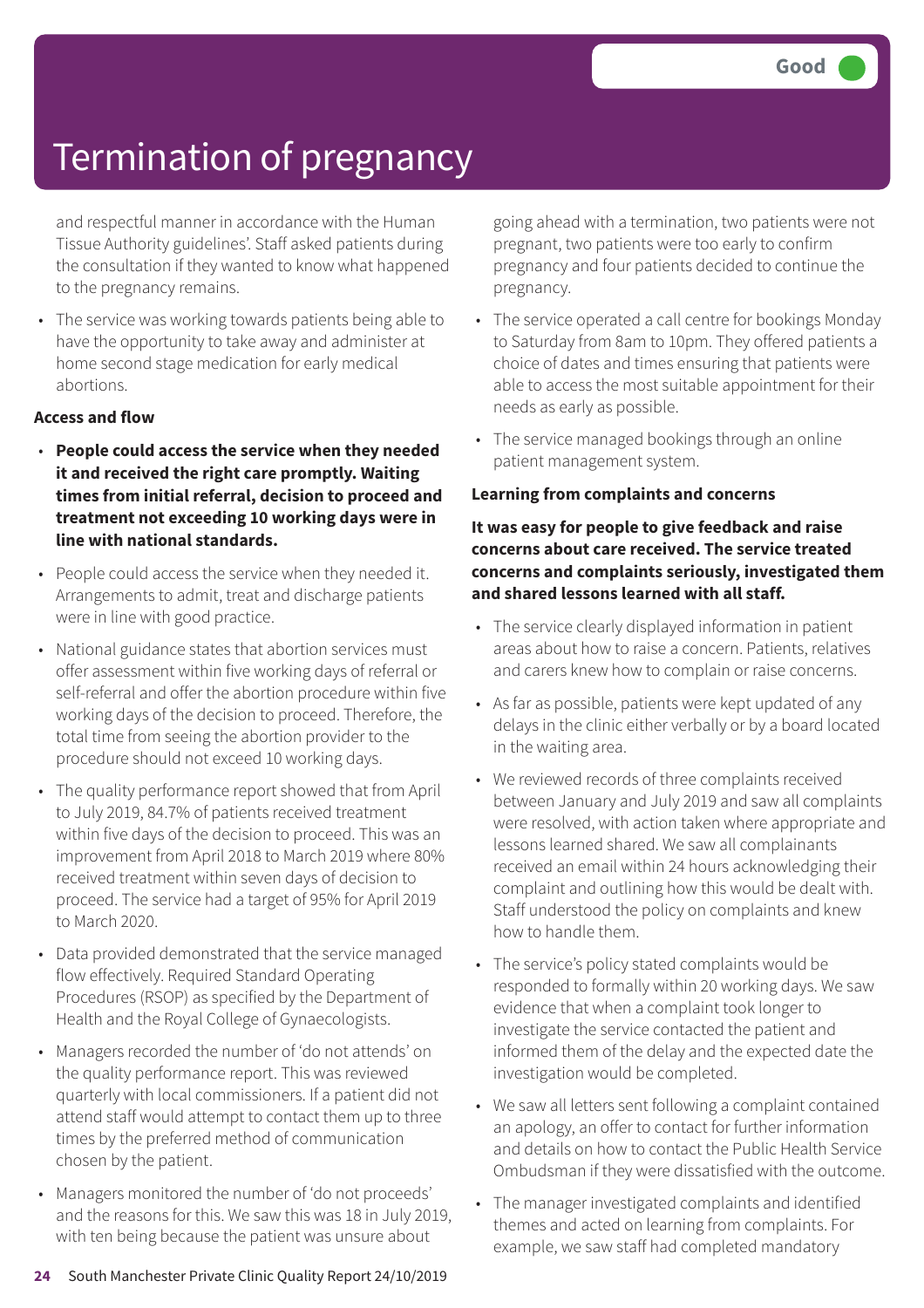customer care training in March 2019, following a complaint regarding staff attitude. The service had established a 24-hour after care telephone line for patients following an analysis of themes of complaints. Staff told us the training had assisted them to look at the care and treatment from the angle of the patient and consider the patients state of mind when addressing their concerns.

- Managers shared feedback from the patient feedback forms with staff every month. All staff received a summary of the numbers of forms completed and key themes from comments made. Staff met to look at the comments and highlight actions to improve the patient experience and then learning was used to improve the service.
- Managers ensured positive feedback regarding individual staff was shared with that staff member.



We did not previously rate well-led. We rated it as **good.**

### **Leadership**

**Leaders had the skills and abilities to run the service. They understood and managed the priorities and issues the service faced. They were visible and approachable in the service for patients and staff. They supported staff to develop their skills and take on more senior roles.**

• The manager had worked for the service for nine months and as the registered manager for four weeks at the time of the inspection. The former registered manager was still in post during the nine months and has now taken on a more senior position within the company. The registered manager operated an open-door policy to staff. Staff were aware of the company structure and who to contact in the absence of their immediate manager.

- The manager encouraged an open and transparent culture, engaged with staff daily and adopted a hands-on approach to the running of the clinic.
- Since the last inspection there was a new structure with a new head of governance, head of operations and head of nursing, having these additional senior managers in the infrastructure was making a positive difference.
- Monthly management meetings took place with members of the senior management team to discuss local issues, to ensure the delivery of high-quality care.
- The registered manager, head of operations, head of nursing and head of clinical services were knowledgeable and passionate about the service and were aware of the risks and challenges within the service. Since the last inspection the team had developed the
- The service maintained a register of people undergoing a termination of pregnancy for both surgical and medical terminations. The manager confirmed the records were retained for a period of not less than three years.

### **Vision and strategy**

**The service had a vision for what it wanted to achieve and a strategy to turn it into action, developed with all relevant stakeholders. The vision and strategy were focused on sustainability of services and aligned to local plans within the wider health economy. Leaders and staff understood and knew how to apply them and monitor progress**

- We saw posters displaying the company vision and values displayed throughout the clinic. The service had a philosophy; this was to "provide quality, safe and affordable service in accordance with professional standards to both NHS and private patients for termination of pregnancy, contraception and sexual health".
- Managers had engaged with staff to develop the vision for the clinic in the new premises. Staff spoke enthusiastically about changes and the future vision for the service.
- Staff were aware of the company structure and who to contact in the absence of their immediate manager.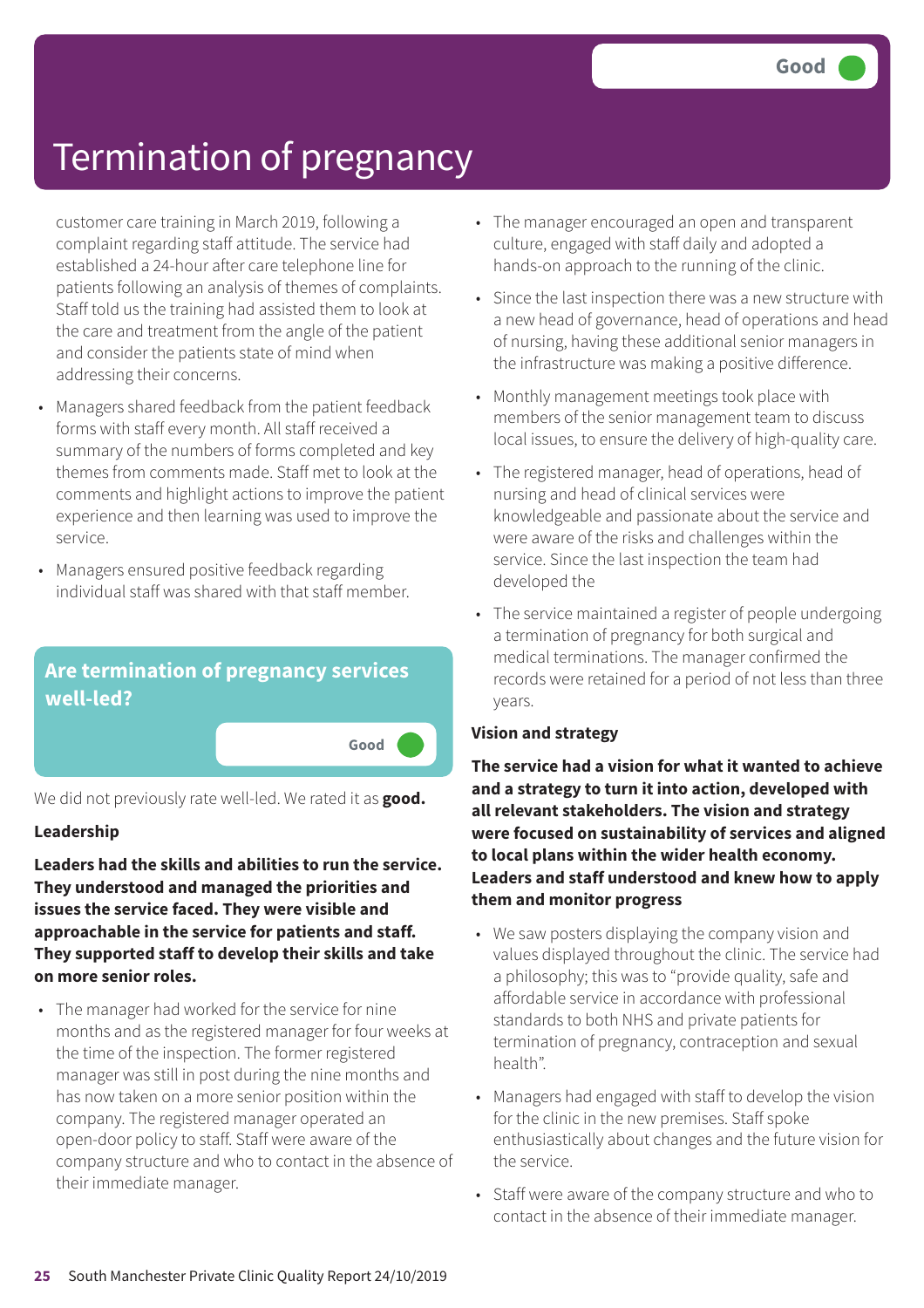#### **Culture**

**Staff felt respected, supported and valued. They were focused on the needs of patients receiving care. The service promoted equality and diversity in daily work, and provided opportunities for career development. The service had an open culture where patients, their families and staff could raise concerns without fear.**

- Managers across the service promoted a positive culture that supported and valued staff, creating a common sense of purpose based on shared values.
- All staff we spoke with told us there was a positive culture with good team work across the service. Staff spoke positively about the clinic and were proud to work for the organisation. Staff told us they felt able to raise concerns if they observed poor practice or had any concerns.
- Staff were aware of planned changes to the service and they looked forward to the new premises. Staff told us they would be able to access staff counselling services if changes affected them emotionally.

#### **Governance**

**Leaders operated effective governance processes, throughout the service and with partner organisations. Staff at all levels were clear about their roles and accountabilities and had regular opportunities to meet, discuss and learn from the performance of the service.**

- The service had robust processes in place to ensure that
- A plan was in place to review and update the policies and transfer them to a new template. We saw this process had started including; the management of the deteriorating patient and suspected sepsis, the management of pregnancy remains, and medicines management policies had been updated since the last inspection.
- Since the last inspection the service had set up the clinical governance committee, which had been operational for 12 months at the time of this inspection.
- Monthly management meetings were held with members of the senior management team to discuss local issues, to ensure the delivery of high-quality care.
- Managers checked the correct completion and submission of HSA1 and HSA4 forms every month. The audit of HSA1 and HSA4 forms in June 2019 showed 100% compliance with completion and submission of the forms to the Department of Health and Social Care. The HSA4 forms are a legal requirement and must be completed and submitted no later than 14 days after the termination of pregnancy by the doctor that carried it out.
- Managers told us there were not always two doctors on site during clinics. However, so HSA forms could be signed in line with legal requirements the consultant saw patients in the assessment area and another consultant worked remotely. They reviewed the patients' information and signed HSA1 forms (legal forms which must be signed by two doctors who agree that a patient was suitable to undergo a termination of pregnancy as per the Abortion Act, 1967) after considering the individual circumstances.
- The service had robust processes in place to ensure that abortions followed the Abortion Act 1967. The HSA1 form was completed, signed, and dated by two registered medical practitioners before an abortion took place in line with the requirements of the Abortion Act, 1967. An HSA1 form is a legal form which must be signed by two doctors who agree that a patient is suitable to undergo a termination of pregnancy as per the Abortion Act, 1967. The reason for a patient's decision for termination of pregnancy was assessed against the criteria set out in the Abortion Act 1967. All HSA1 forms were stored with the patient's records in line with best practice guidance. Patients were made aware that the procedure was free on the NHS.
- A register of women undergoing a termination of pregnancy was updated and completed, this was kept on site for three years. The service held electronic record numbers of termination of pregnancies they performed which was updated onto a central database and was password protected.
- The Medical advisory committee (MAC) was held quarterly. The meetings were chaired by the medical director, surgeons, registered manager, head of clinical services and the governance manager. The role of this committee was to review any changes to best practice guidance, clinical incidents, audit findings and any changes to clinical process or policies.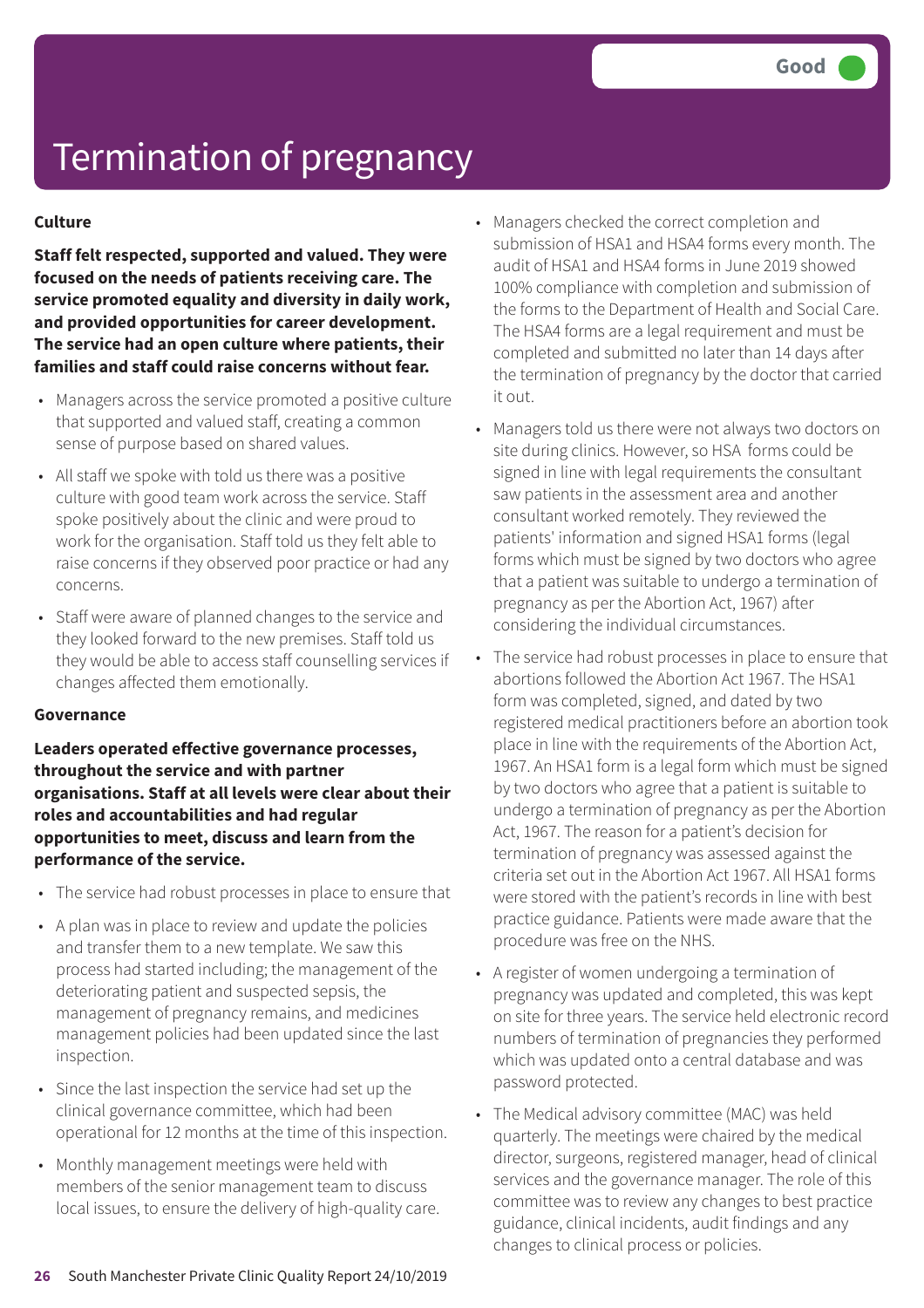- Practising privileges were reviewed by the medical director, registered manager and the head of HR. The service linked with the surgeons' NHS trust to raise any concerns with practice and to discuss their revalidation. If the service did have any concerns with a surgeon's practice the medical director would contact the surgeon's responsible officer to discuss.
- The head of clinical services confirmed that surgeons were contacted prior to renewal of practising privileges expired, requesting up-to-date copies of all documentation. If documents were not received, this would be escalated to the medical director and head of clinical services. Practising privileges would be suspended if necessary until all relevant documentation was received.

### **Managing risks, issues and performance**

- The service had systems to identify risks, plan to eliminate or reduce them, and cope with both the expected or unexpected.
- The clinic manager maintained, monitored and reviewed a local risk register. Managers we spoke with demonstrated a knowledge of what was on the risk register and the risks aligned with the challenges managers and staff told us about.
- We reviewed the risk register and saw all risks were scored and rated red or green. Control measures to mitigate the risk were identified and action plans were updated monthly. Managers monitored progress against the action plans and reviewed the risk score accordingly. All risks downgraded, removed or added to the risk register were reviewed and approved by the corporate clinical governance and risk management committee.
- Managers monitored performance through a monthly quality performance report. Targets for the service were forecast based on the previous year's performance and included statutory requirements outlined in the Required Standard Operating Procedures (RSOP) and key performance indicators set by local commissioners.
- Managers met quarterly with local commissioners to review progress against the key performance indicators. We reviewed the quality performance report for July 2019. We saw it tracked progress against key performance indicators each month.

### **Managing information**

**The service collected reliable data and analysed it. Staff could find the data they needed, in easily accessible formats, to understand performance, make decisions and improvements. The information systems were integrated and secure. Data or notifications were consistently submitted to external organisations as required.**

- The service collected, analysed, managed and used information to support all its activities, using secure electronic systems with security safeguards.
- Electronic reporting and performance records were maintained on secure internal information technology systems. Since the last inspection the clinic undertook a monthly audit of patient notes to ensure that all mandatory fields were completed to ensure that robust practices were in place. This included to check compliance with the completion of the five steps to safer surgery. The audit showed that compliance rates were consistently 100%.
- Managers demonstrated a clear understanding of CQC requirements for notifications of specific incidents.
- We saw the service displayed the Department of Health and Social Care certificate giving the authority to carry out terminations in all consulting rooms and patient areas throughout the clinic.

#### **Engagement**

**Leaders and staff actively and openly engaged with patients, staff, equality groups, the public and local organisations to plan and manage services. They collaborated with partner organisations to help improve services for patients.**

- The service sought feedback from patients through patient experience feedback forms and boxes which were placed around the clinic. There were posters advertising this in all communal areas. Managers were acting to improve the return rate for forms and encouraged staff to highlight this to patients. We saw last year 28% of patients had completed feedback forms, in July 2019 this was 63% of patients. Patients could also leave feedback online and by email.
- We saw the written feedback generated from SMPC's questions from head office for August 2019 which was exceedingly positive. Patients emphasised the kind and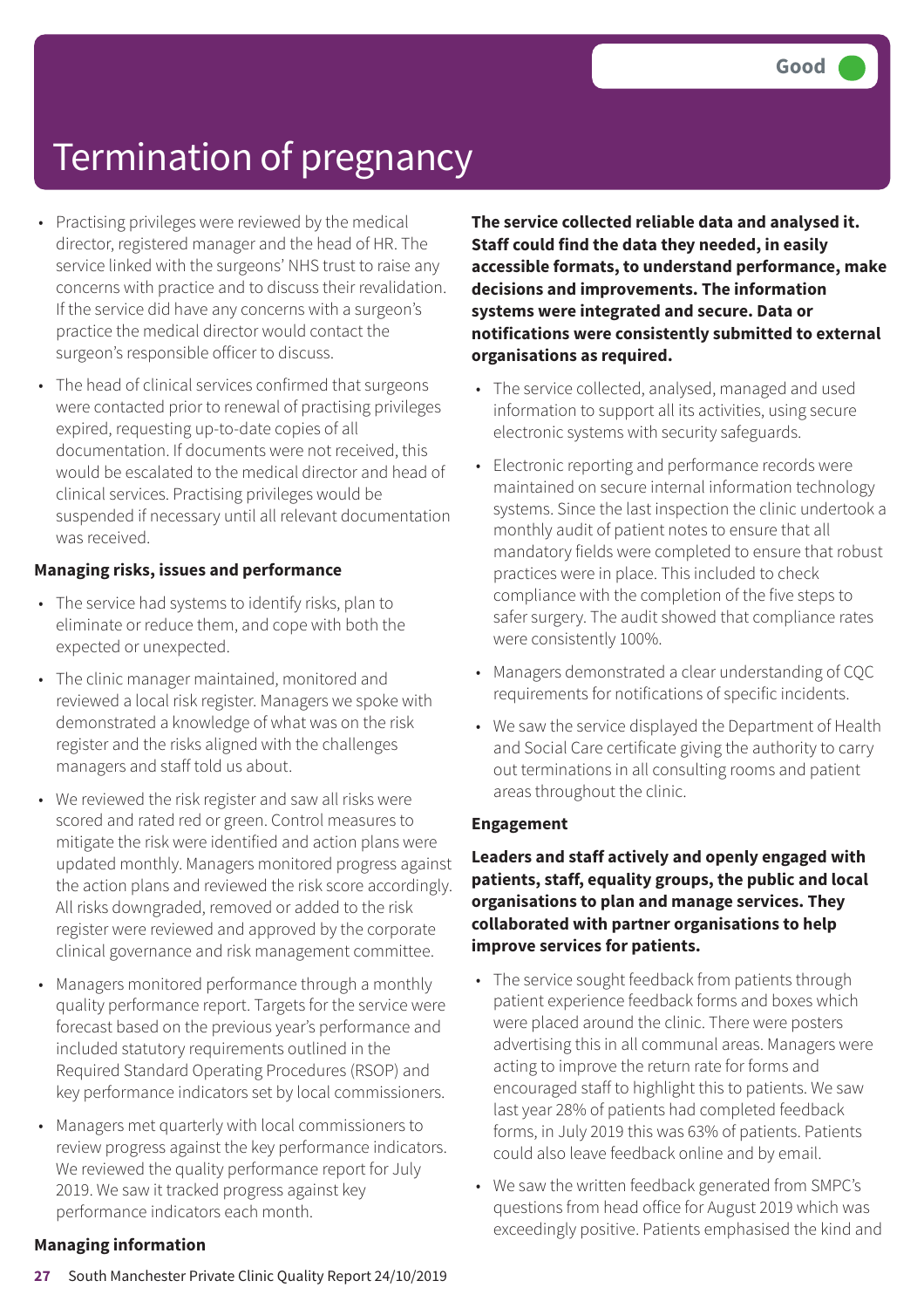comforting nature of staff, which enabled them to feel emotionally supported throughout treatment. Several patients expressed discontent with the building, which the service had plans to address. The manager told us this feedback did give them direction to take action on. We saw the notice board in the waiting area had a 'you said we did' section which outlined changes made because of feedback from patients.

- The service had held an informal session for staff to visit the new premises. At the session staff celebrated the move and were encouraged to contribute ideas about the furnishing of the building.
- Managers had set a steering group of staff of all levels and disciplines to input into changes in the staffing structure in the clinic.

**Learning, continuous improvement and innovation**

**All staff were committed to continually learning and improving services. They had a good understanding of quality improvement methods and the skills to use them. Leaders encouraged innovation and participation in research.**

- There was a culture of learning and improvement in the service and a vision that the new management would improve services in the future.
- Staff has been provided with training and development opportunities to learn and develop new skills. For example, nurses were undertaking implant training, staff had completed sonography courses to assist with scanning.
- The decision to move the overall location due to the standard of the building had been acted upon as the service was going to relocate in 2020 to a more central location with modern facilities.